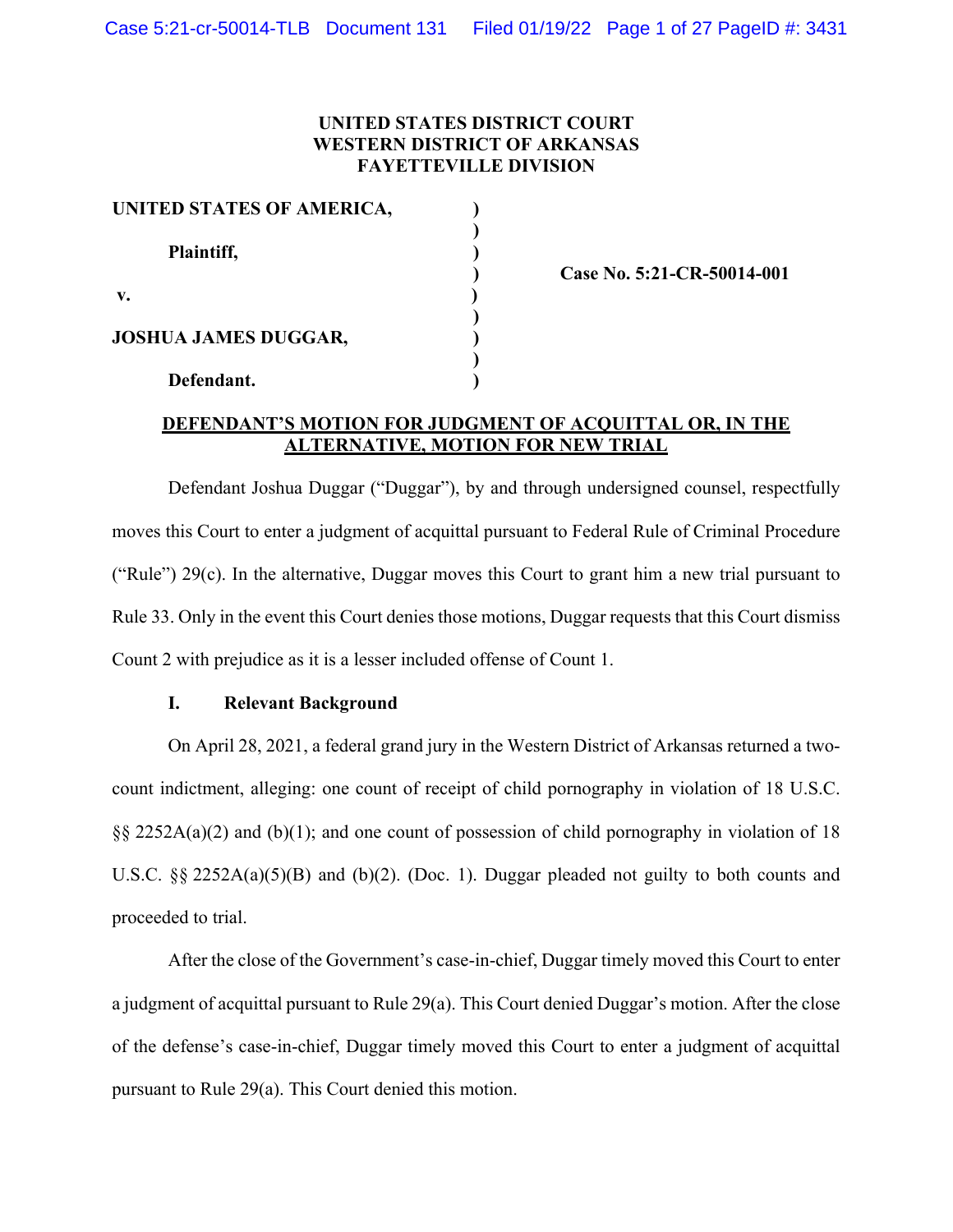Following trial, the jury returned a guilty verdict as to both counts. (Doc. 119).

## **II. This Court Should Enter a Judgment of Acquittal on Both Counts**

Rule  $29(c)(2)$  provides, "[i]f the jury has returned a guilty verdict, the court may set aside the verdict and enter an acquittal." Where, as here, "the evidence, viewed in the light most favorable to the government, is such that a reasonably minded jury must have a reasonable doubt as to the existence of any of the essential elements of the crime charged," this Court must grant a Rule 29 motion for judgment of acquittal. *United States v. Baker*, 367 F.3d 790, 797 (8th Cir. 2004). This Court may not weigh the evidence or assess the credibility of witnesses when evaluating a Rule 29 motion. *Id*.

The first step in evaluating a Rule 29 motion is to determine what crime was charged in

the indictment and what the elements of that crime are. The elements of Count One are:

First, that between on or about May 14, 2019, and on or about May 16, 2019, Mr. Duggar knowingly received visual depictions of child pornography;

Second, Mr. Duggar knew that the visual depictions were of a minor engaging in sexually explicit conduct; and

Third, that the visual depictions had been mailed, shipped or transported by any means, including by computer, in interstate or foreign commerce.

(*See* Doc. 118 at 11; *see also* 8th Cir. Model Crim. Jury Instr. § 6.18.2252). The elements of Count

Two are:

First, that between on or about May 14, 2019, and on or about May 16, 2019, Mr. Duggar knowingly possessed computer files on a HP all-in-one desktop computer that contained multiple visual depictions of child pornography;

Second, Mr. Duggar knew that the visual depictions were of a minor engaging in sexually explicit conduct; and

Third, that Mr. Duggar knew that such items contained child pornography, which involved a prepubescent minor or a minor who had not attained the age of 12 years of age;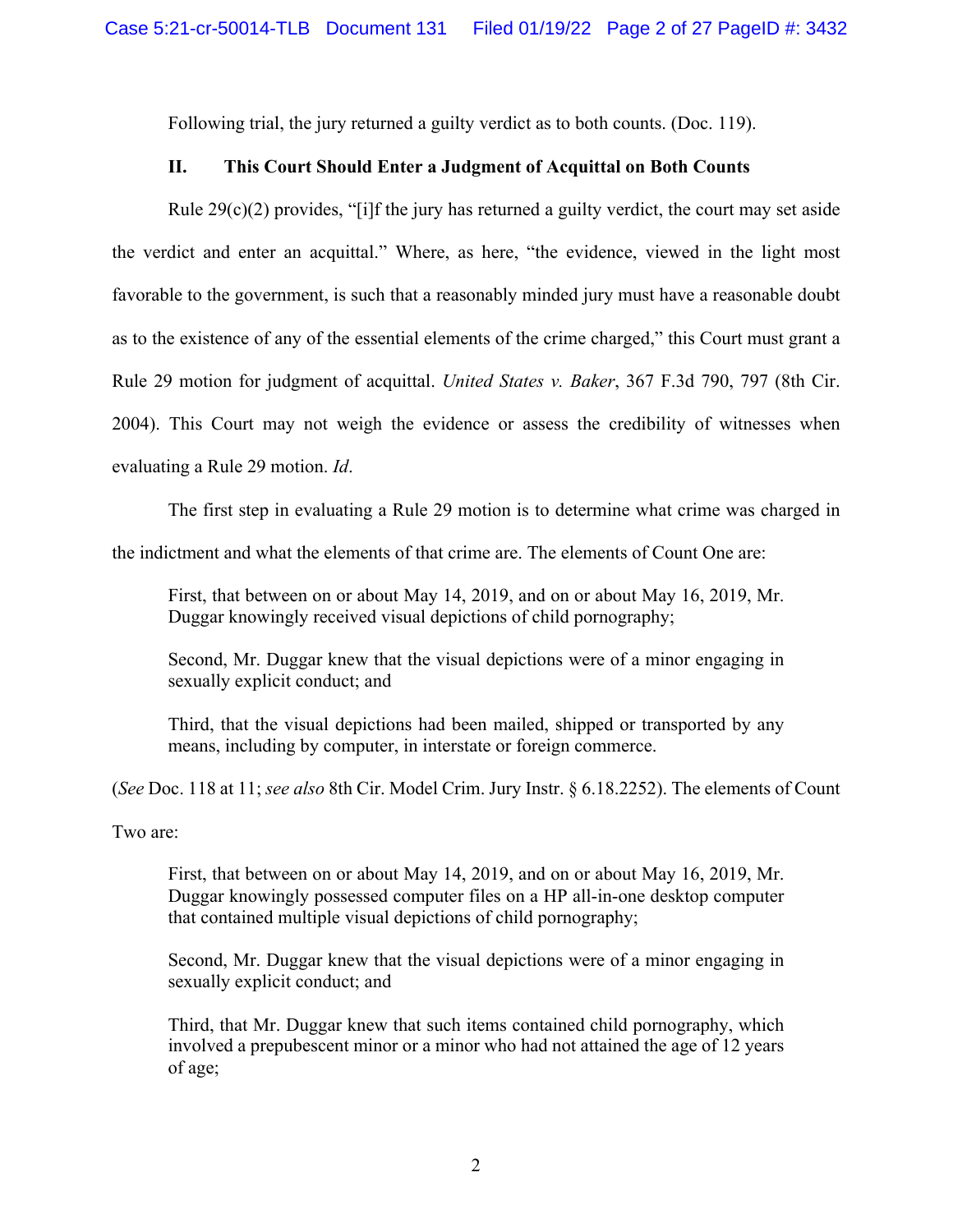Fourth, that the HP computer, or the computer files containing the visual depictions, had been shipped or transported using any means or facility of interstate or foreign commerce, or affected interstate or foreign commerce by any means, including by computer.

(*See* Doc. 118 at 12; *see also* 8th Cir. Model Crim. Jury Instr. § 6.18.2252).

The evidence elicited at trial does not support a conviction on either count—even in the light most favorable to the Government. Specifically, even accepting *arguendo* and only for purposes of this motion the allegation that Duggar received and possessed visual depictions of child pornography, the Government failed to adduce any evidence that Duggar "knew that the visual depictions were of a minor engaging in sexually explicit conduct"—a necessary element for conviction of each count. (*See id.*). Indeed, the evidence at trial established that certain files allegedly found on the HP desktop computer were never viewed by any user of the computer and that all the files at issue had been deleted shortly after being downloaded. Thus, even in the light most favorable to the Government, the jury had no evidence that Duggar personally viewed any specific portion of any of the files allegedly found on the computer. As such, there was no evidence of *mens rea* from which the jury could base its guilty verdict as to each count.

As such, based on the foregoing and based on the arguments made orally at trial at the close of the Government's case-in-chief and at the close of the defense's case-in-chief, this Court should enter a judgment of acquittal on both counts.

#### **III. In the Alternative, this Court Should Grant Duggar a New Trial**

Rule 33(a) provides, "[u]pon the defendant's motion, the court may vacate any judgment and grant a new trial if the interest of justice so requires." When ruling on a motion for a new trial under Rule 33, this Court has much broader discretion than on a motion for judgment of acquittal under Rule 29. *See United States v. Campos*, 306 F.3d 577, 579 (8th Cir. 2002). This Court, therefore, *may* "weigh the evidence, disbelieve witnesses, and grant a new trial even where there

3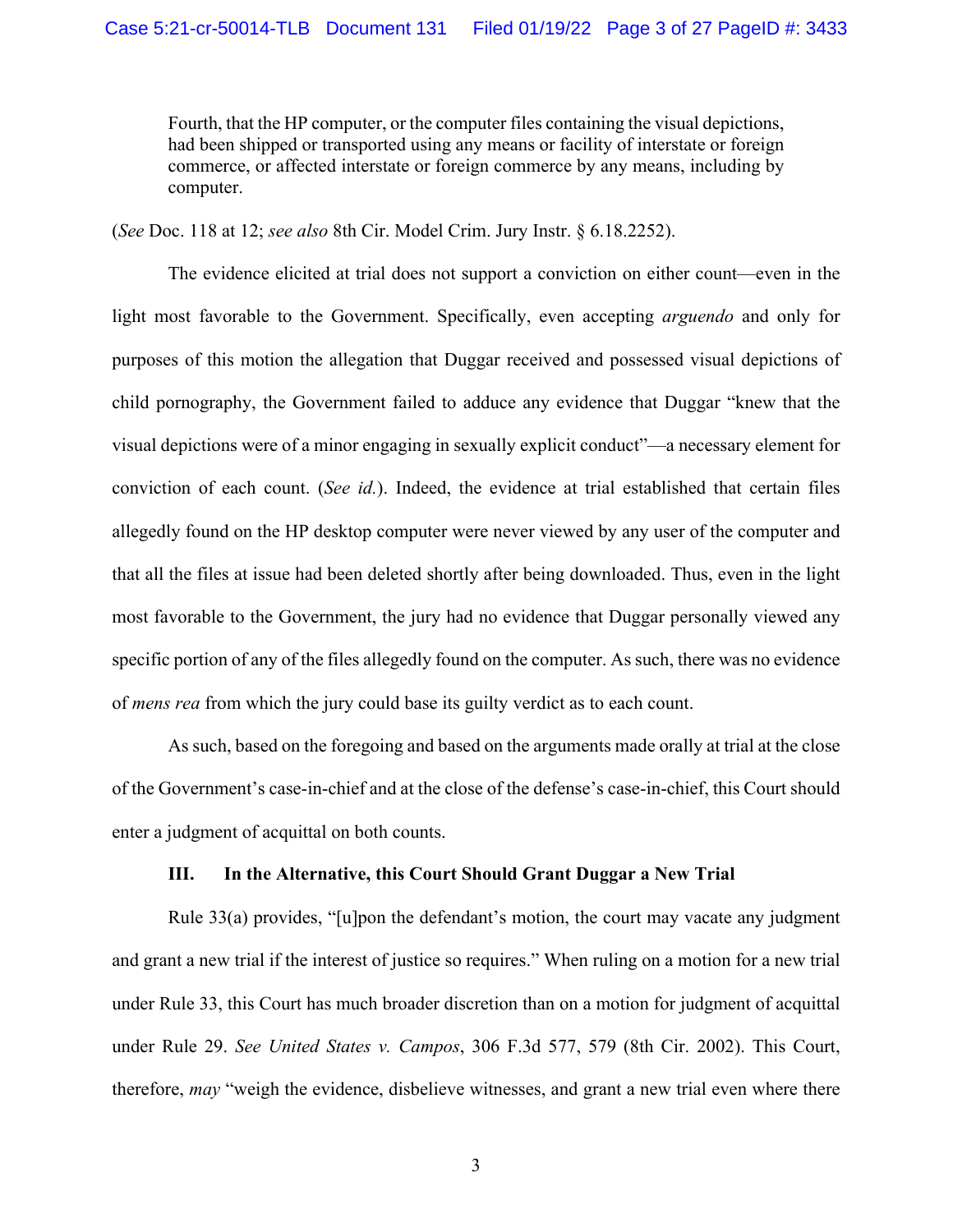is substantial evidence to sustain the verdict." *White v. Pence*, 961 F.2d 776, 780 (8th Cir. 1992). The jury's verdict may be overturned if "the evidence weighs heavily enough against the verdict such that a miscarriage of justice may have occurred." *United States v. Sturdivant,* 513 F.3d 795, 802 (8th Cir. 2008). "The Court's broad discretion empowers it to grant relief based not only on the sufficiency of the evidence at trial but on any other circumstance that might render the trial 'essentially unfair,' including trial errors." *United States v. D'Amelio,* 636 F.Supp.2d 234, 238 (S.D.N.Y. 2009).

This Court should grant Duggar a new trial because: (1) the Government violated *Brady*  and *Giglio* by failing to timely disclose exculpatory evidence; (2) Duggar was effectively precluded from calling a necessary witness, Caleb Williams ("Williams"); (3) the Government violated the Jencks Act, Federal Rule of Criminal Procedure 16, and Federal Rule of Evidence 705 by failing to turn over exhibits created by the Government's expert witness, James Fottrell ("Fottrell"), in advance of trial; and (4) Fottrell was permitted to testify about geolocation despite the fact that this constitutes expert testimony that he was unqualified to render and that was not included in the Government's Federal Rule of Criminal Procedure 16(a)(1)(G) disclosure.

#### A. The Government's *Brady* and *Giglio* Violations Require a New Trial

The Government's failure to timely disclose material exculpatory evidence related to Caleb Williams entitles Duggar to a new trial.

In this case, the Government was aware in advance of trial that Duggar intended to elicit evidence, *inter alia*, that Williams was an individual who had access to the car lot and the HP desktop computer during certain relevant time periods and that law enforcement had failed to meaningfully investigate the possibility that anyone other than Duggar may have committed the crimes charged. (*See, e.g.*, Doc. 84 at 11) (Nov. 10, 2021 Response to Government Motion in

4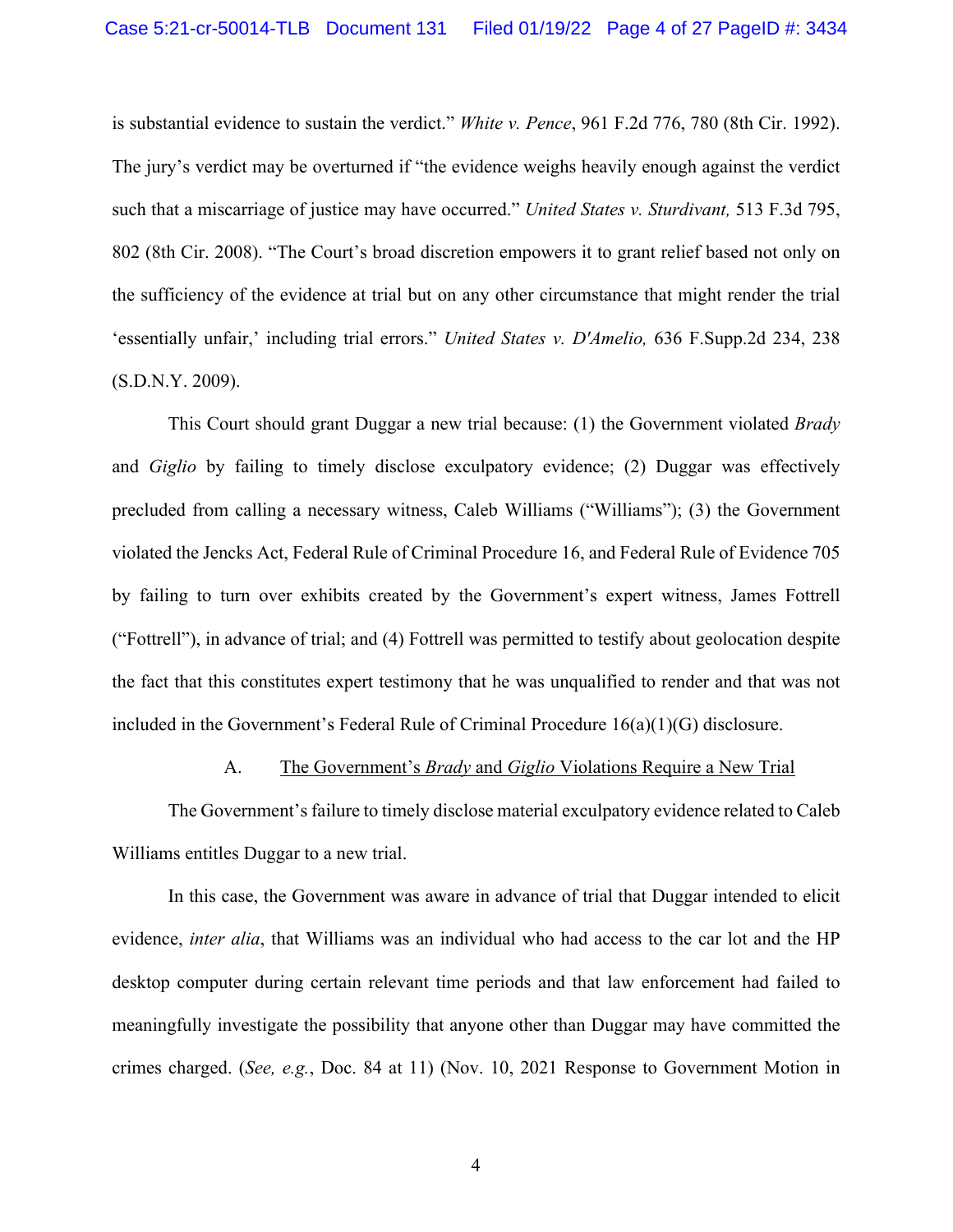Limine to Exclude Evidence of Third-Party Guilt) ("Caleb Williams regularly used the desktop computer in the months and weeks leading up to May 2019. He also sold a car on behalf of Wholesale Motorcars on March 27, 2019, and used the HP desktop computer to print shipping labels. Even though all of this evidence has been in the Government's possession, custody, and control for more than 2.5 years, it appears law enforcement has entirely disregarded it").

Indeed, following Duggar's pretrial filing, the Government interviewed Williams for the first time and provided the defense with a report of interview on November 16, 2021. However, this interview was not the last of the Government's communications with Williams.

Rather, Williams subsequently contacted the Government on multiple occasions in advance of trial. Specifically, on November 24, 2021, Williams spoke to AUSA Dustin Roberts and HSI SA Gerald Faulkner by telephone and made certain statements relevant to the case. Furthermore, that same day, Williams apparently sent an unsolicited email to Department of Justice Trial Attorney William Clayman in which he wrote:

I was completely mistaken about not being at the Wholesale Motorcars lot during the time I was in Arkansas (AR) between May 8, 2019 – May 11, 2019. I do not know if I was on the lot computer or even if I ended up going there. It looks like during my time there, I did odd work for the guys and maybe even Josh Duggar. In the messages between Josh Duggar and I, while I was in AR, as attached in one of these screenshots I am providing, I tell Josh I was planning to come to the lot a couple of days. I apologize for the mistake; I had no intention to mislead you all.

(*See* Exhibit 1). In this email, Williams admitted that he misled Government investigators during his previous interview, that he may have been at the car lot on May 11, 2019 (the date Linux was downloaded but not installed), and that he did "odd work" for "the guys" possibly including Duggar. (*See id*.). Attached to the email were various pictures and screenshots that Williams hoped would help to establish that he was not at the car lot on certain dates in question.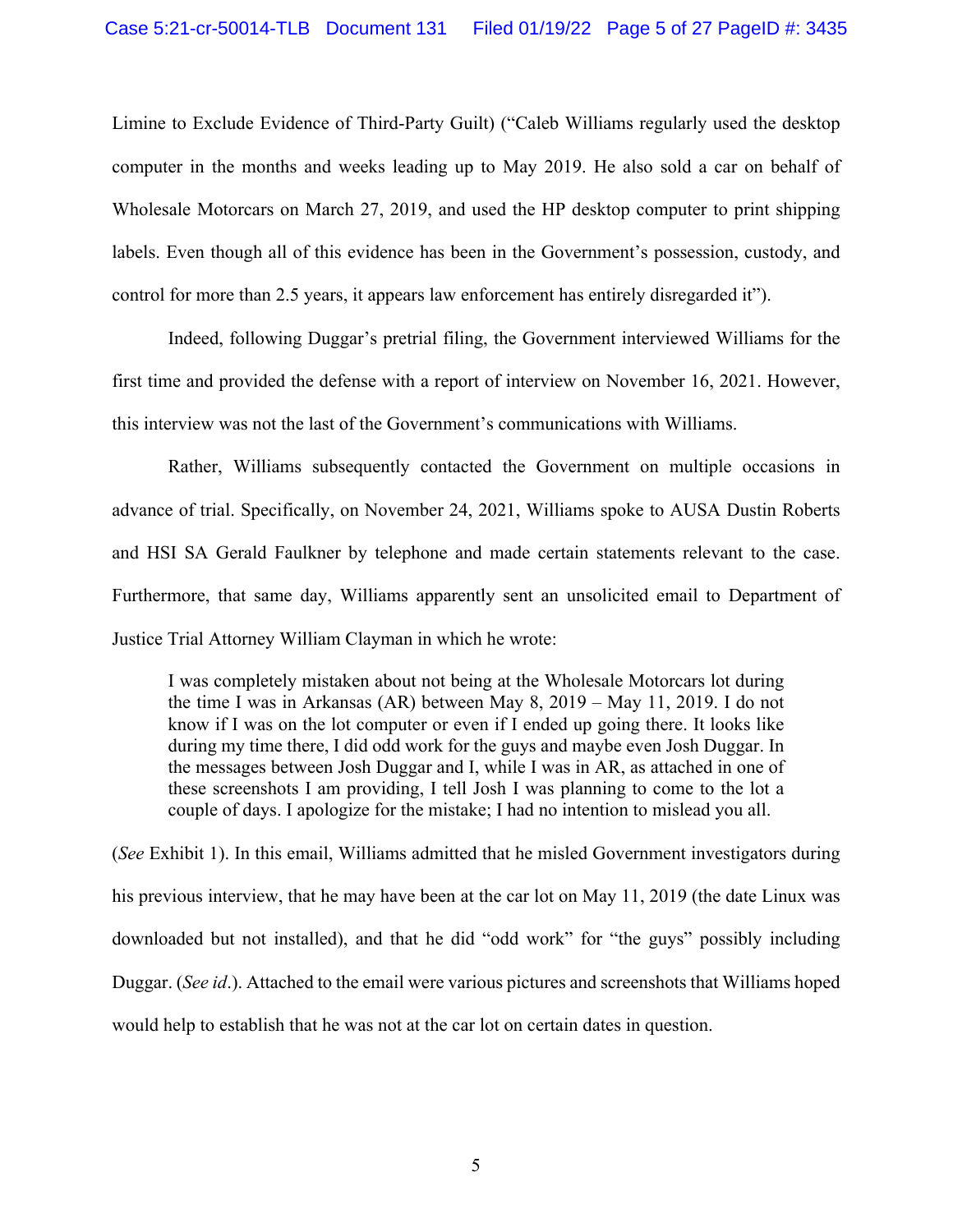Despite having received this email and spoken with Williams on November 24, 2021, the Government did not disclose this information until the evening of Saturday, November 27, 2021, just three days before trial. (*See* Exhibit 2).

Although Williams appeared eager to voluntarily speak to Government counsel and Government investigators, he was far less willing to speak to the defense. Accordingly, left with no other option, the defense subpoenaed Williams to testify at trial.

Trial commenced on November 30, 2021. The Government presented evidence, including the testimony of law enforcement witnesses whose failure to meaningfully investigate and follow leads was highlighted by the defense. Each Government witness was, in turn, released.

However, on Sunday, December 5, 2021 at 6:38 p.m.—the evening before the Government rested its case—the Government notified undersigned counsel that Williams had sent yet another email to AUSA Clayman on November 30, 2021, the first day of trial. (*See* Exhibit 3). Government counsel provided the defense with a copy of the email Williams had sent the first day of trial. The defense immediately inquired as to why the Government had waited 5 days to disclose the email (and waited until a Sunday evening), but received no response. In the November 30, 2021 email that was not disclosed to the defense until 5 days into trial, Williams wrote,

I've also found a few more passwords if you all want them. At some point several of the Duggar guys asked me to run the back ends of some of their social media to help them sell cars. Jed, Josiah, and Joseph I do believe. I still have access to Jed's fake account and Josiah's account.

(*See* Exhibit 4).

This is critical. At trial, the issue of passwords allegedly utilized by the perpetrator of the offenses charged was discussed by nearly every witness and this was a cornerstone of the prosecution's case. Not surprisingly, one of the principal strategies of the defense was to attack the Government's incomplete investigation of this case and law enforcement's failure to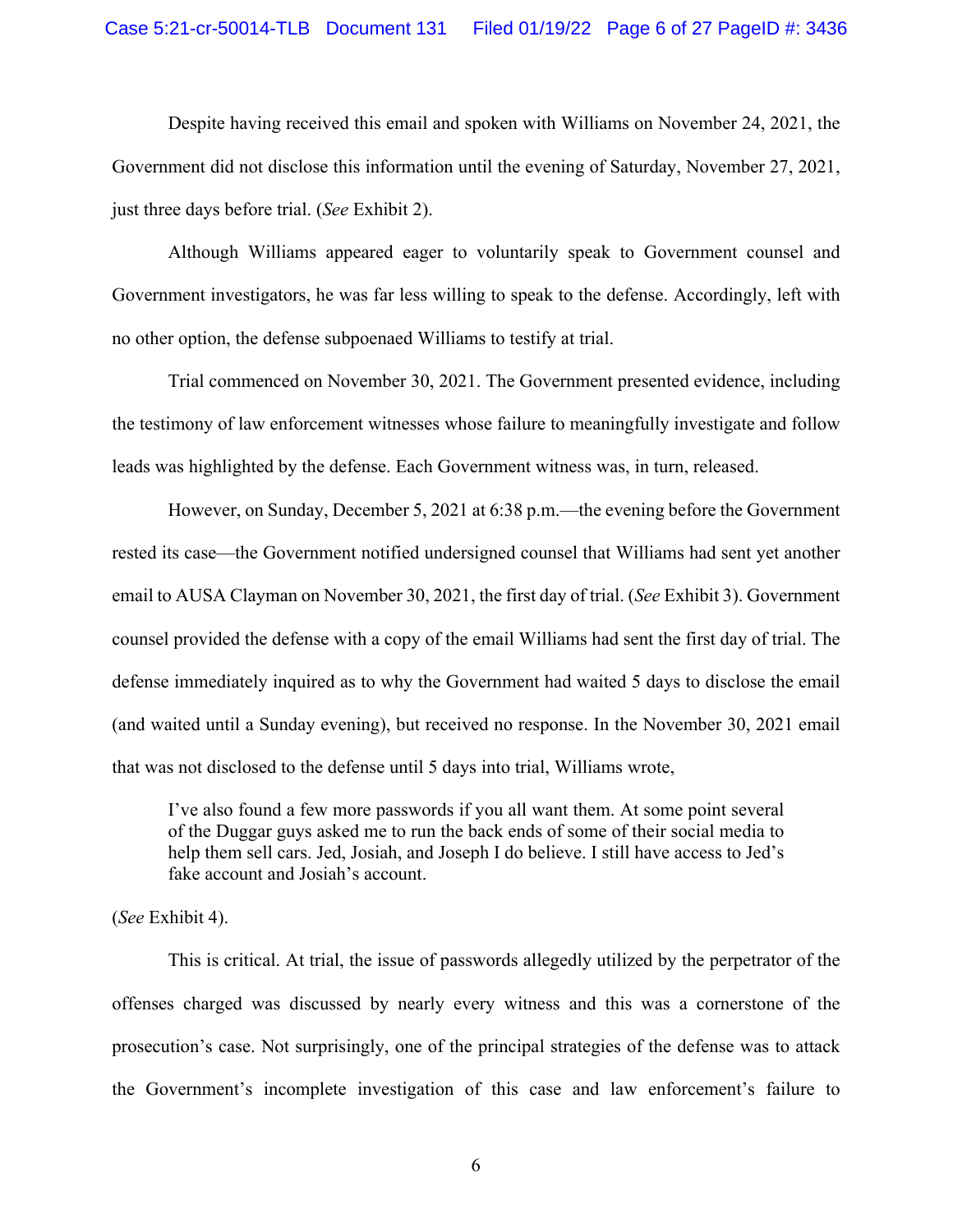meaningfully investigate the possibility that anyone other than Duggar was responsible for the crimes charged.

However, the Government hid the ball from the defense during nearly its entire case-inchief. Williams expressly told the prosecutors—in a time-stamped email—that he had "found *a few more passwords*." (Exhibit 4) (emphasis added). He admitted he had access to Duggar social media accounts "to help them sell cars." (*Id*.). But when cross-examining the law enforcement witnesses the Government called to the stand, Duggar did not have Williams' statement even though it was sitting in the prosecution's inbox. Indeed, when one witness testified about access to a particular password at issue, the prosecutor attempted to establish it was absurd an employee of Wholesale Motorcars may have had access to the password.

This deprived the defense of the ability to impeach these witnesses with evidence that yet another person had access to passwords. Had the defense possessed this information when it became available, it would have meaningfully affected trial strategy and provided additional fodder for cross examination of Government witnesses.

The defense addressed the Government's late disclosure of this exculpatory evidence with this Court, on the record and in chambers, the morning after it was disclosed. (*See* Transcript, Vol. 5, at 898). Defense counsel noted:

Number one, if Mr. Williams provided passwords that he had access to to the government, that's a very big deal in light of the government's theory as to the password being a big part of their case-in-chief, essentially mocking the defense for suggesting that anyone would have access to these passwords over the course of this trial. And second of all, the government had in their possession evidence that a third party clearly had access to Duggar family social media passwords, et cetera, which clearly, at least circumstantially, gives rise to the argument that others had access to the Intel 1988 password, perhaps among others.

(*Id.* at 901).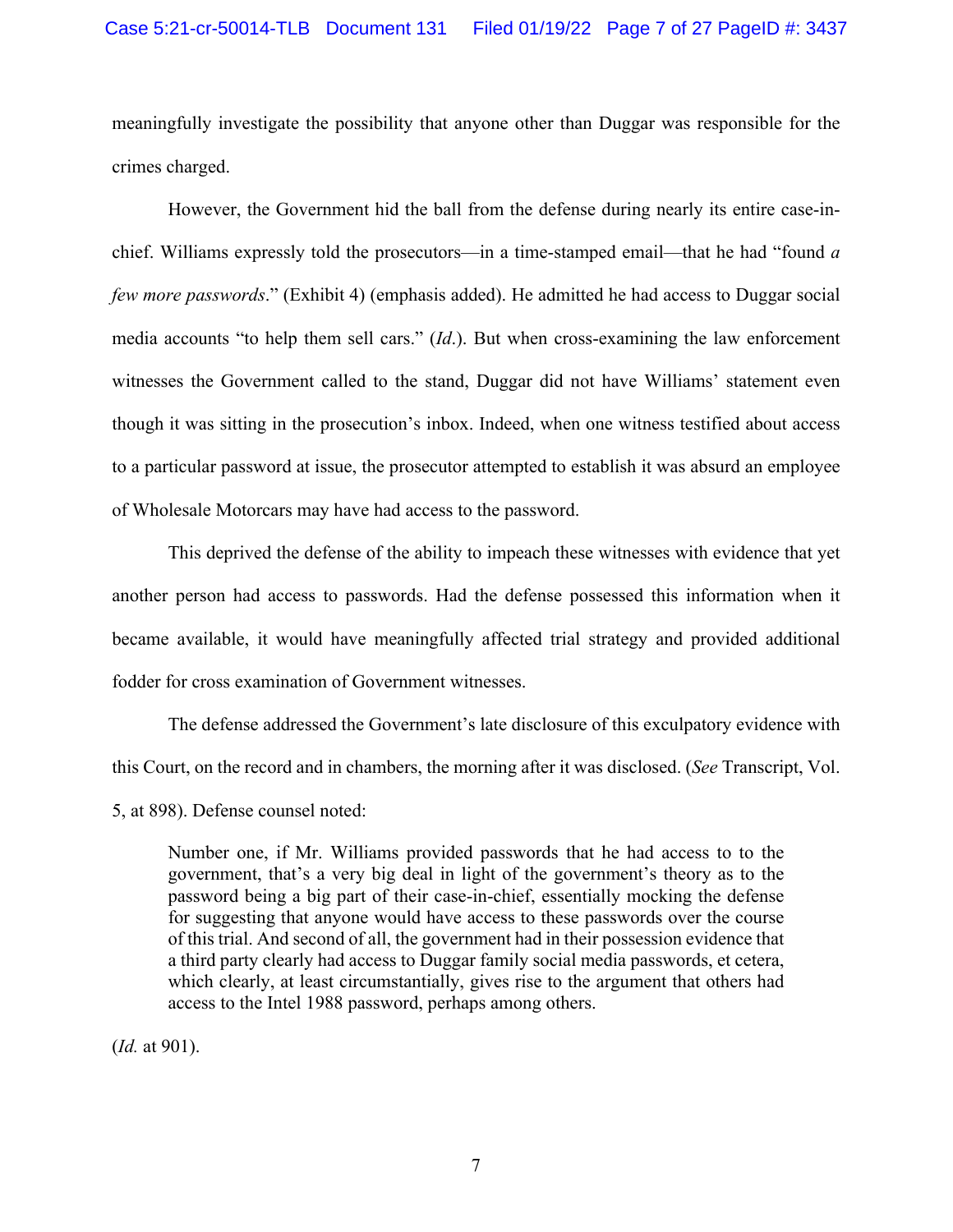This Court then understandably asked Government counsel why it had waited 5 days to turn over the email from Williams. (*See id.* at 905). In response, Government counsel stated:

Your Honor, one, these were unsolicited e-mails. We didn't ask Mr. Williams to send these e-mails. We got it in the middle of a trial. We've been in trial all week. We honestly did not review it until Sunday. That's when we met to discuss, okay, this is what we're going to do for the rest of our case. What are they going to do? And, okay, they are going to try to call Caleb Williams. Let's look at that e-mail.

(*Id.* at 905-06). This Court then asked who, specifically, Williams had sent the November 30, 2021 email to. (*Id.* at 906). Government counsel responded, "I think Mr. Clayman." (*Id.*).

Cutting to the chase, this Court asked, "[b]ack on the *Brady* issue, Mr. Clayman, this email that you disclosed last night that came in several days ago, my understanding is that you just realized that you had this e-mail and viewed its contents last night?" (*Id.* at 908). In response, Mr. Clayman explained, "[w]e reviewed its contents together last night, yes." (*Id.*). The answer appears to be non-responsive to the question posed by this Court: the entire prosecution team may not have reviewed the email until Sunday night, but the question remains when Mr. Clayman reviewed it and why he sat on it for 5 full days and the vast majority of the prosecution's case-in-chief. Furthermore, the Government's response to this Court—"And, okay, they are going to try to call Caleb Williams. Let's look at that e-mail" (*Id*. at 905-06)—seems to suggest that the prosecutors chose not to pay attention at "*that* e-mail" until Sunday evening, not that they had not reviewed it.

The United States Supreme Court and the Eighth Circuit have spoken forcefully about the Government's discovery obligations regarding the production of exculpatory and/or impeachment evidence. "Under *Brady* and its progeny, prosecutors have a duty to disclose to the defense all material evidence favorable to the accused, including impeachment and exculpatory evidence." *United States v. Robinson*, 809 F.3d 991, 996 (8th Cir. 2016) (citing *Kyles v. Whitley*, 514 U.S. 419, 432-34 (1995) and *United States v. Bagley*, 473 U.S. 667, 676 (1985)). "This duty extends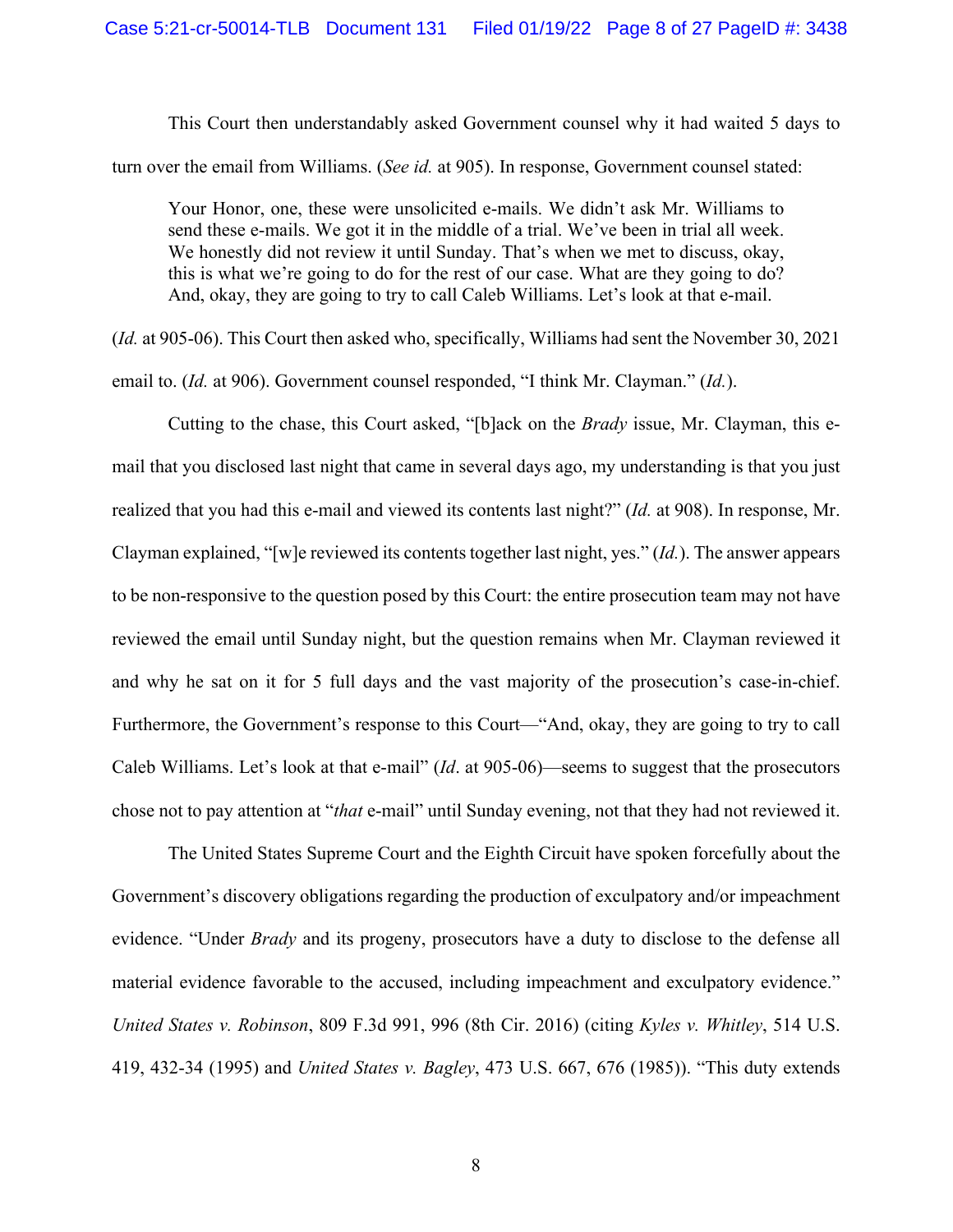not only to evidence of which a prosecutor is aware, but also to material 'favorable evidence known to the others acting on the government's behalf in the case, including the police.'" *Id*. (quoting *Kyles*, 514 U.S. at 437). "Such evidence is 'material' only if there is a reasonable probability that, had it been disclosed, the result of the proceeding would have been different." *Id*. (internal citations omitted). However, the "question is not whether the defendant would more likely than not have received a different verdict with the evidence, but whether in its absence he received a fair trial, understood as a trial resulting in a verdict worthy of confidence." *Id*.

"Because '[a] prosecutor has a duty to disclose evidence known by police officers, even if not known by the prosecutor,' a prosecutor has an attendant duty to learn of such evidence." *Id*. (quoting *United States v. Tyndall*, 521 F.3d 877, 882 (8th Cir. 2008)). "This attendant duty to learn of material and favorable exculpatory or impeachment evidence necessarily anticipates that a prosecutor will have an opportunity to discover such evidence through the exercise of reasonable diligence." *Id*. "[T]he individual prosecutor has a duty to learn of any favorable evidence known to the others acting on the government's behalf in the case, including the police. But whether the prosecutor succeeds or fails in meeting this obligation (whether, that is, a failure to disclose is in good faith or bad faith, the prosecution's responsibility for failing to disclose known, favorable evidence rising to a material level of importance is inescapable." *Kyles*, 514 U.S. at 437– 38 (citing *Brady,* 373 U.S. at 87).

In *Giglio* itself, the United States Supreme Court explained that *Brady* "held that suppression of material evidence justifies a new trial irrespective of the good faith or bad faith of the prosecution." *Giglio v. United States*, 405 U.S. 150, 153 (1972). Courts have universally granted new trials where the Government violated *Brady* and/or *Giglio*. *See, e.g., United States v. Andrews*, 532 F.3d 900, 905 (D.C. Cir. 2008) ("If the undisclosed evidence is material, a new trial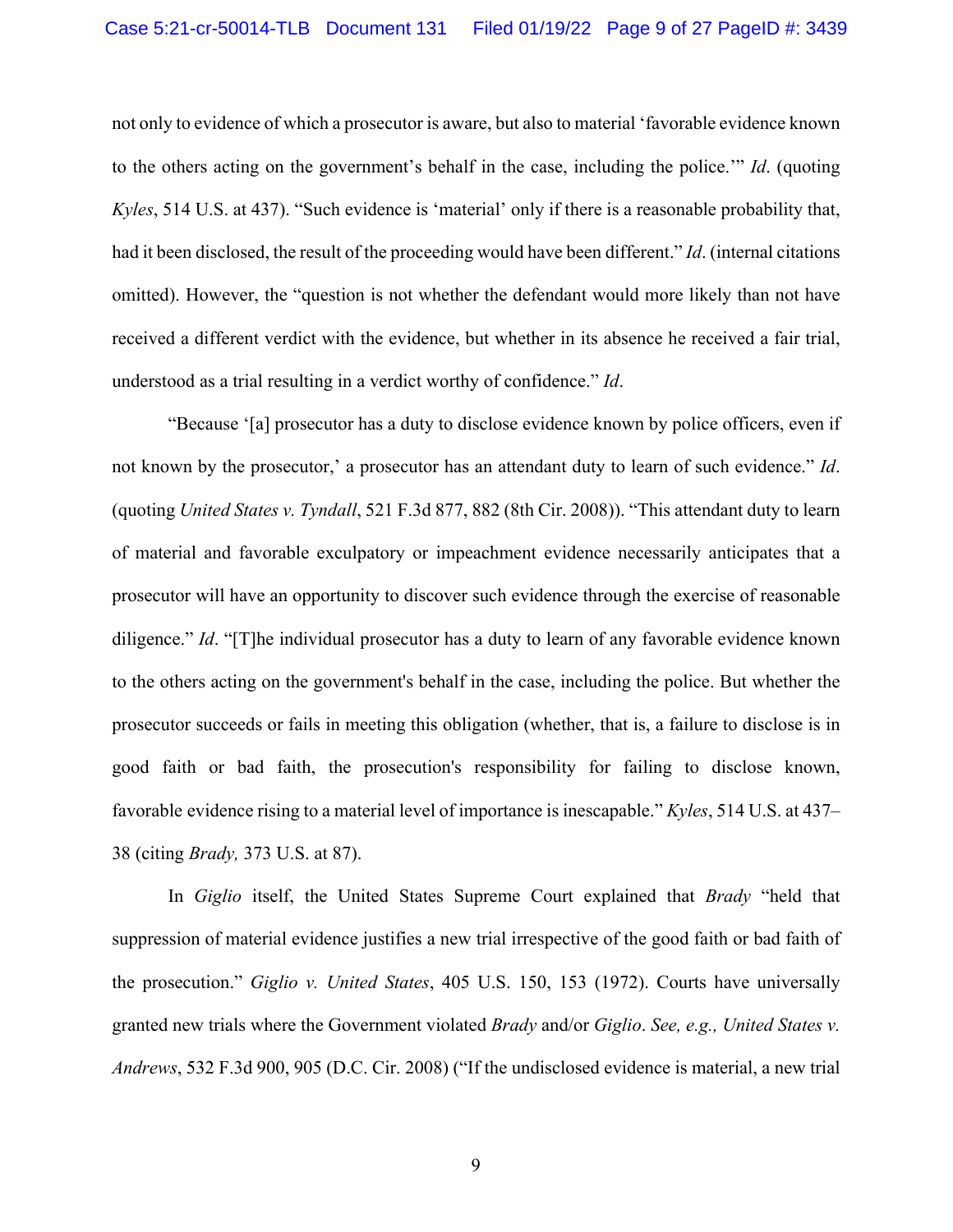is required") (internal citations omitted); *Government of Virgin Islands v. Fahie*, 419 F.3d 249, 252 (3d Cir. 2005) ("[T]he Court has assumed that *Brady* violations that have affected the judgment of a jury normally will be remedied by a new trial . . . ."); *United States v. Cuffie*, 80 F.3d 514, 517 (D.C. Cir. 1996) ("Evidence is material if the undisclosed information could have substantially affected the efforts of defense counsel to impeach the witness, thereby calling into question the fairness of the ultimate verdict") (internal citations omitted).

In this case, Duggar was deprived of materially exculpatory evidence until the evening before the Government rested its case. Evidence that Williams, among other things, possessed "more passwords" (implying that he had previously provided passwords to the Government which, to this day, have not been disclosed) is, itself, exculpatory given the Government's theory of prosecution and, critically, substantially affected the efforts of defense counsel to impeach Government witnesses, including law enforcement investigators, thereby calling into question the fairness of the ultimate verdict. *See, e.g.*, *Cuffie*, 80 F.3d at 517. Not only did the Government stick its head in the sand when Williams attempted to disclose passwords of which he was aware, the Government failed to disclose Williams' statements to the Government in a timely manner such that this information could reasonably be used by Duggar at trial. It is settled law that a prosecutor has a duty to learn of favorable evidence—and cannot choose to ignore it. *See Kyles*, 514 U.S. at 437-38. At its core, there is no good reason the prosecution would flat-out ignore a witness' offer to disclose known passwords after the witness effectively admitted he provided incomplete or false information to the prosecutors. Burying their heads in the sand because the Government did not intend to call that witness is no excuse—and is even more unjustified considering the prosecution objected to that witness' testimony in the first place.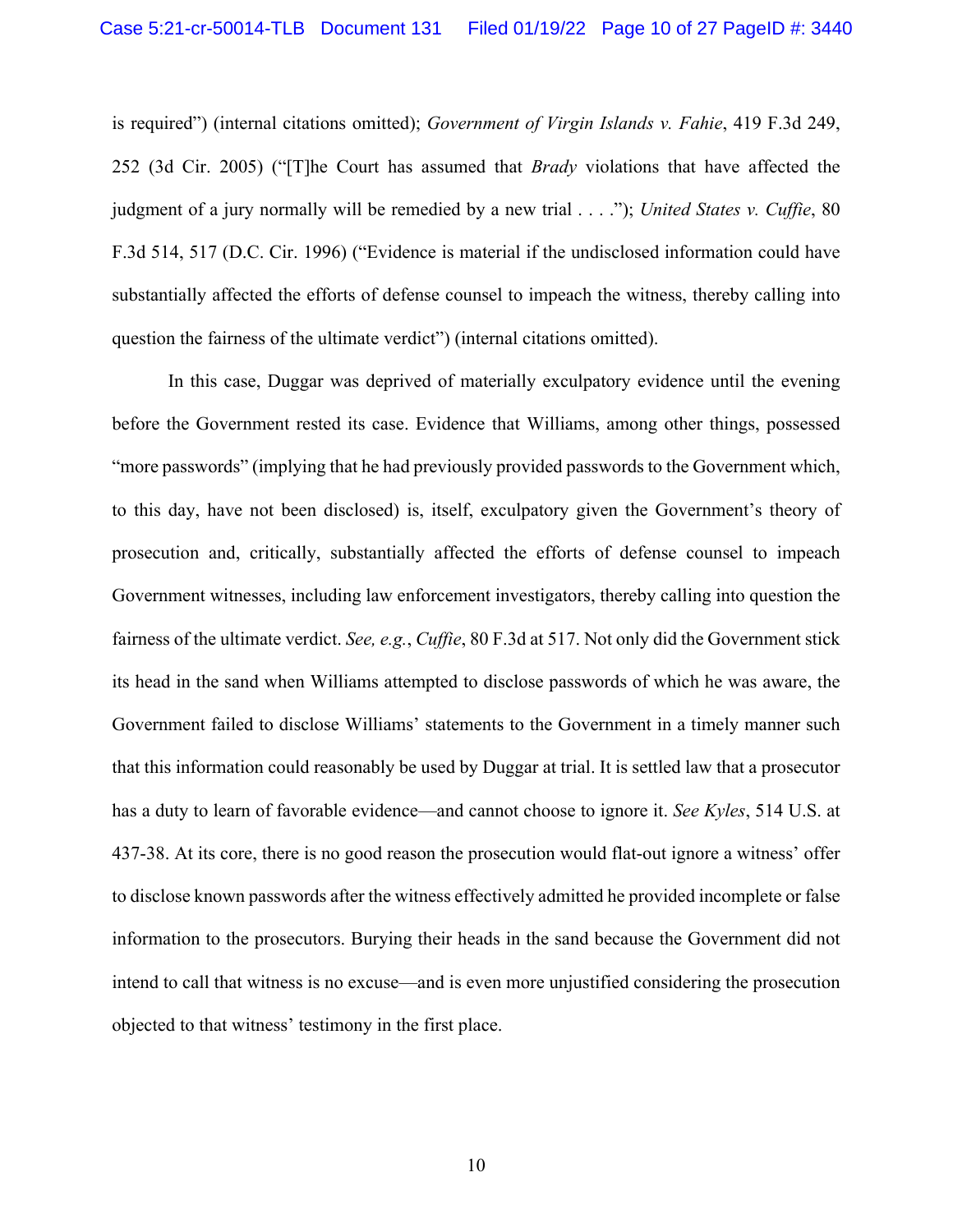This Court should grant Duggar a new trial for the Government's failure to timely disclose *Brady* and *Giglio* evidence to the defense.

# B. Duggar Was Unconstitutionally Precluded from Calling a Necessary Witness

This Court effectively precluded Duggar from presenting a necessary defense witness. Specifically, when Duggar sought to call Caleb Williams to testify at trial, the prosecution objected. The defense then proffered at sidebar what Williams' testimony would likely consist of—subject to the caveat that Williams had refused to engage in any meaningful discussions with the defense in advance of trial. A defense investigator also under subpoena repeatedly attempted to interview Williams, but he refused. Specifically, the defense proffered to this Court that Williams:

- previously worked at Wholesale Motorcars in various capacities;
- would authenticate a March 27, 2019 car sales contract listing him as the salesperson at Wholesale Motorcars;
- would demonstrate familiarity with the HP computer and certain software contained on the computer;
- had involvement with eBay sales and utilized the HP computer to print shipping labels;
- sent a text message to Duggar on May 7, 2019, reading, "[s] hould be able to help you a couple days this week, happy face, watch the lot";
- spent the night at Champion Motorcars, a mile away from Wholesale Motorcars, on May 9, 2019;
- took a photo of Duggar using a MacBook laptop in the Wholesale Motorcars office; and
- while denying that he was on the car lot to the Government, this was subject to impeachment as it was based solely on his testimony and on documents he provided to the Government which concealed the metadata.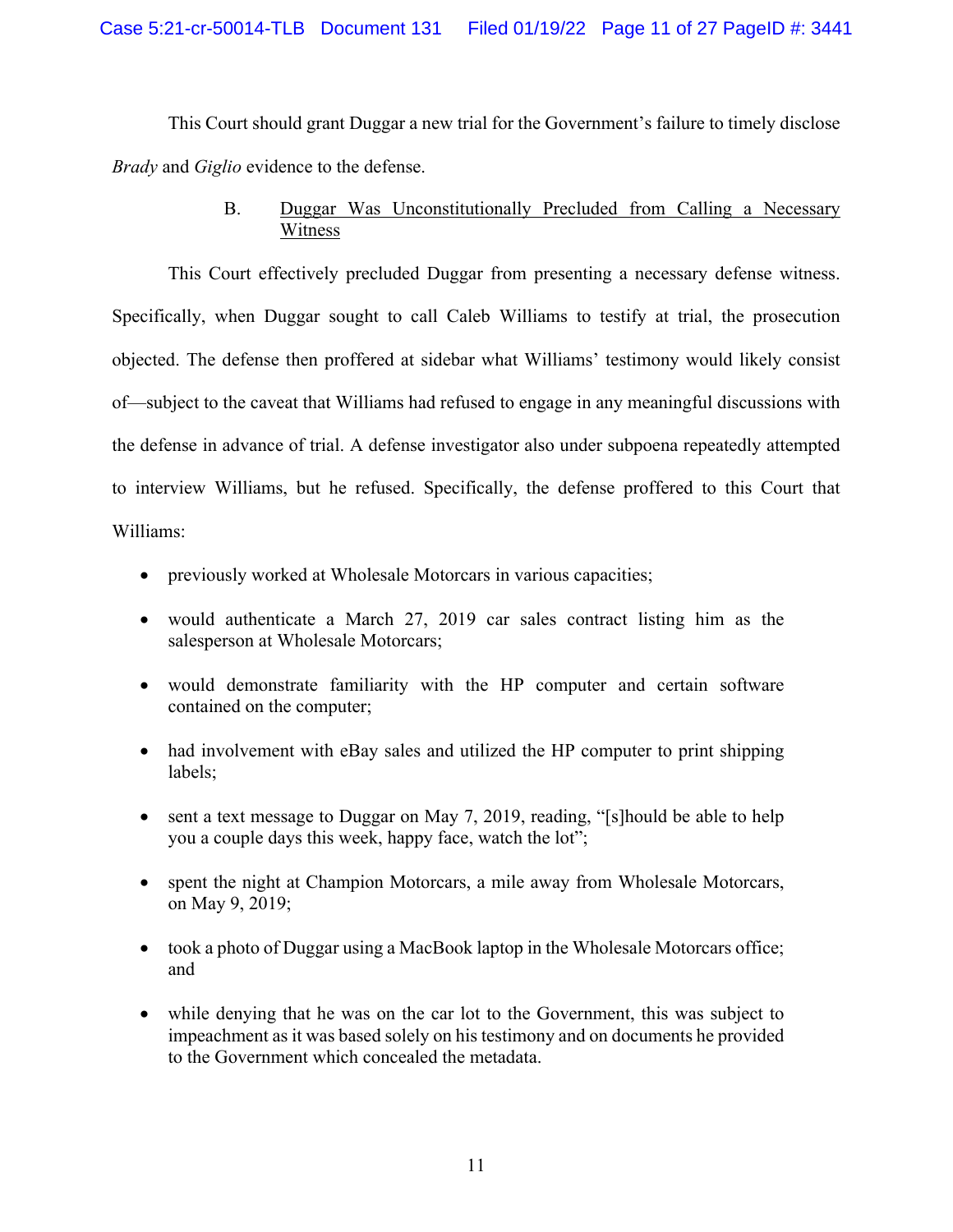(*See* Transcript, Vol. 6, at 1355-58). Government counsel also added, "the only obvious reason why the defense is wanting to call him is because he's a sex offender."1 (*Id.* at 1359).

Following the defense proffer, this Court asked whether the "overriding purpose for which you're calling or would seek to call Mr. Williams to be able to make an argument that he was an alternative perpetrator of the offense conduct on May 14 through May 16, either in person or remotely?" (*Id.* at 1360). The defense responded, "[y]es, but not exclusively, because he also has circumstantial evidence that shows, for example, even just the fact that he sold a car as a salesperson at the car lot shows that there were other sales people other than is reflected in the employment records." (*Id.*).

This Court then ruled, "[s]o to the extent that the overarching relevance and purpose of calling this witness is to establish so-called alternative perpetrator evidence, based on this proffer, the Court will not allow Caleb Williams to be associated with so-called alternative perpetrator evidence or argument." (*Id.* at 1361-62). After identifying certain cases which this Court viewed as supporting its ruling, this Court ruled:

Against that background, you may ask, you may call Mr. Williams and you may establish background of who he is and what his connection is. You may discuss the dates of his employment. You must ask him whether or not he has knowledge of recollection of being present on the car lot on or about May 13 through May 16. Defense conduct is May 14 through 16, but there's evidence that the Linux partition was installed on the 13th. And you may inquire if he ever remoted in to the office machine, and if so, the time periods in which he would have remoted in. If he establishes that he was present or that he had remoted in, then we can take this one step further and you can ask these other questions and the Court wouldn't have enough information to make an analysis against these cases that I discussed a moment ago until I hear that. However, assuming, as the government seems to be indicating, that he wasn't present on the lot—and I don't know whether they know whether he's ever remoted in or not—but assuming he testifies that he's never remoted in, that's as far as you are going to get and the Court would find in that instance under 403 that the 609 conviction that you have discussed should not be allowed, because at that point, the primary purpose or objective of calling the witness will have failed, and the Court is not going to allow speculative testimony

<sup>&</sup>lt;sup>1</sup> Williams is a convicted sex offender.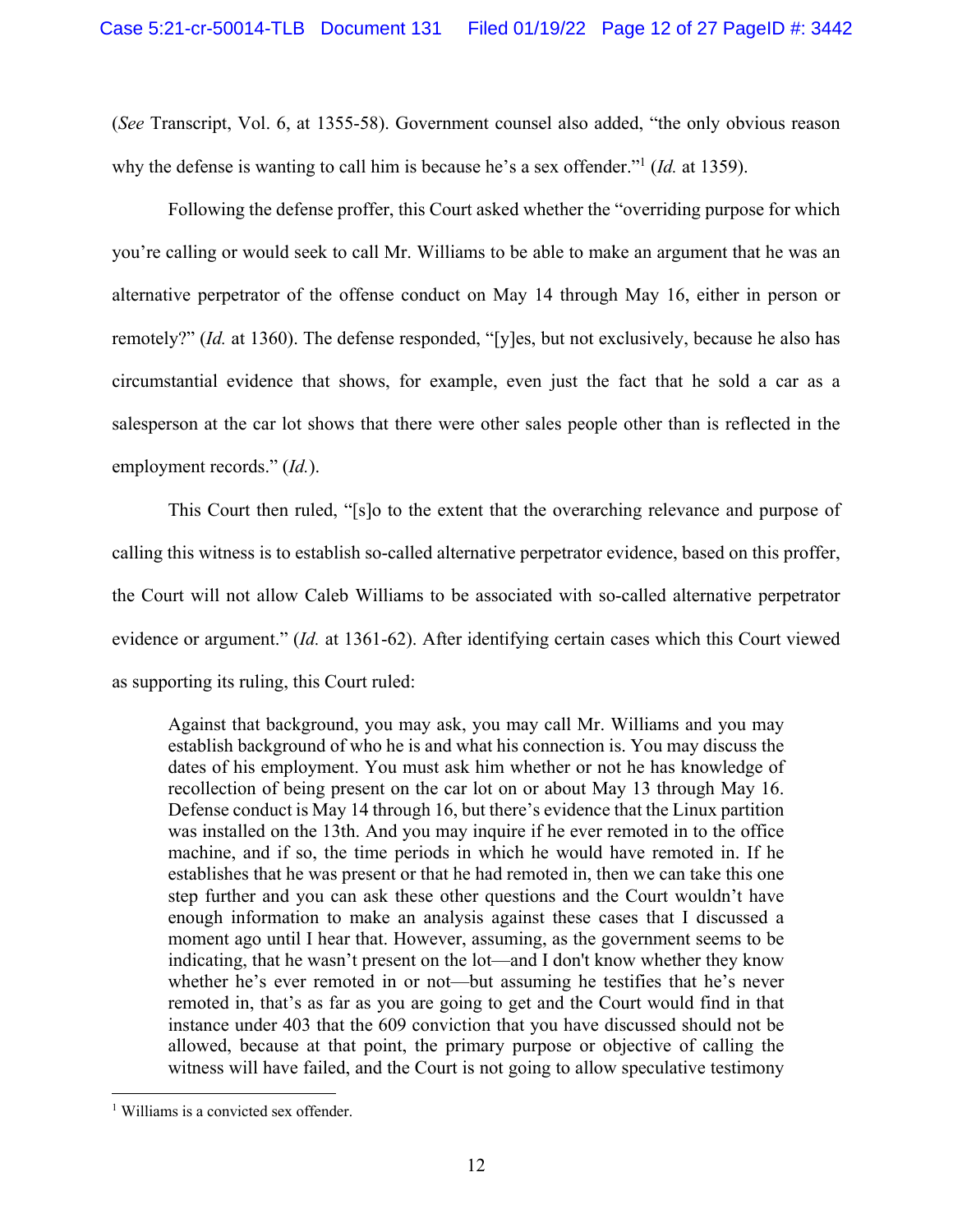that we was the alternative perpetrator. And so under 403, it would not be allowed because of confusing the issues and the balance and test considerations.

(*Id.* at 1363-64).

This ruling by the Court on Duggar's right to call Williams to testify, thus, was that Duggar was not permitted to meaningfully inquire if Williams simply testified that he was not on the car lot at any point on May 13 through May 16, 2019 and if he testified that he had never remoted into the HP computer (regardless of whether he was telling the truth). (*See id.*). But requiring Duggar and, by extension, the jury to simply take at face value Williams' assertions that he was not the one who committed these crimes constitutes an unambiguous violation of Duggar's Fifth and Sixth Amendment rights.

"Whether rooted directly in the Due Process Clause of the Fourteenth Amendment or in the Compulsory Process or Confrontation Clauses of the Sixth Amendment, the Constitution guarantees criminal defendants 'a meaningful opportunity to present a complete defense.'" *Holmes v. South Carolina*, 547 U.S. 319, 324 (2006) (quoting *Crane v. Kentucky*, 476 U.S. 683, 690 (1986); *California v. Trombetta*, 467 U.S. 479, 485 (1984)). The Compulsory Process Clause of the Sixth Amendment "embodies a substantive right to present criminal defense evidence before a jury." *Taylor v. Illinois*, 484 U.S. 400, 422 (1988) (Brennan, J., dissenting). "[A]lthough by its terms the Compulsory Process Clause confers only the right to compel witnesses to appear through use of subpoena power, the Clause has consistently been given a broader interpretation. This broader interpretation necessarily encompasses the right to present witness testimony, for the right to compel a witness's presence in the courtroom could not protect the integrity of the adversary process if it did not embrace the right to have the witness's testimony heard by the trier of fact." *Anderson v. Groose*, 106 F.3d 242, 246 (8th Cir. 1997) (citing *Taylor*, 484 U.S. at 407- 09).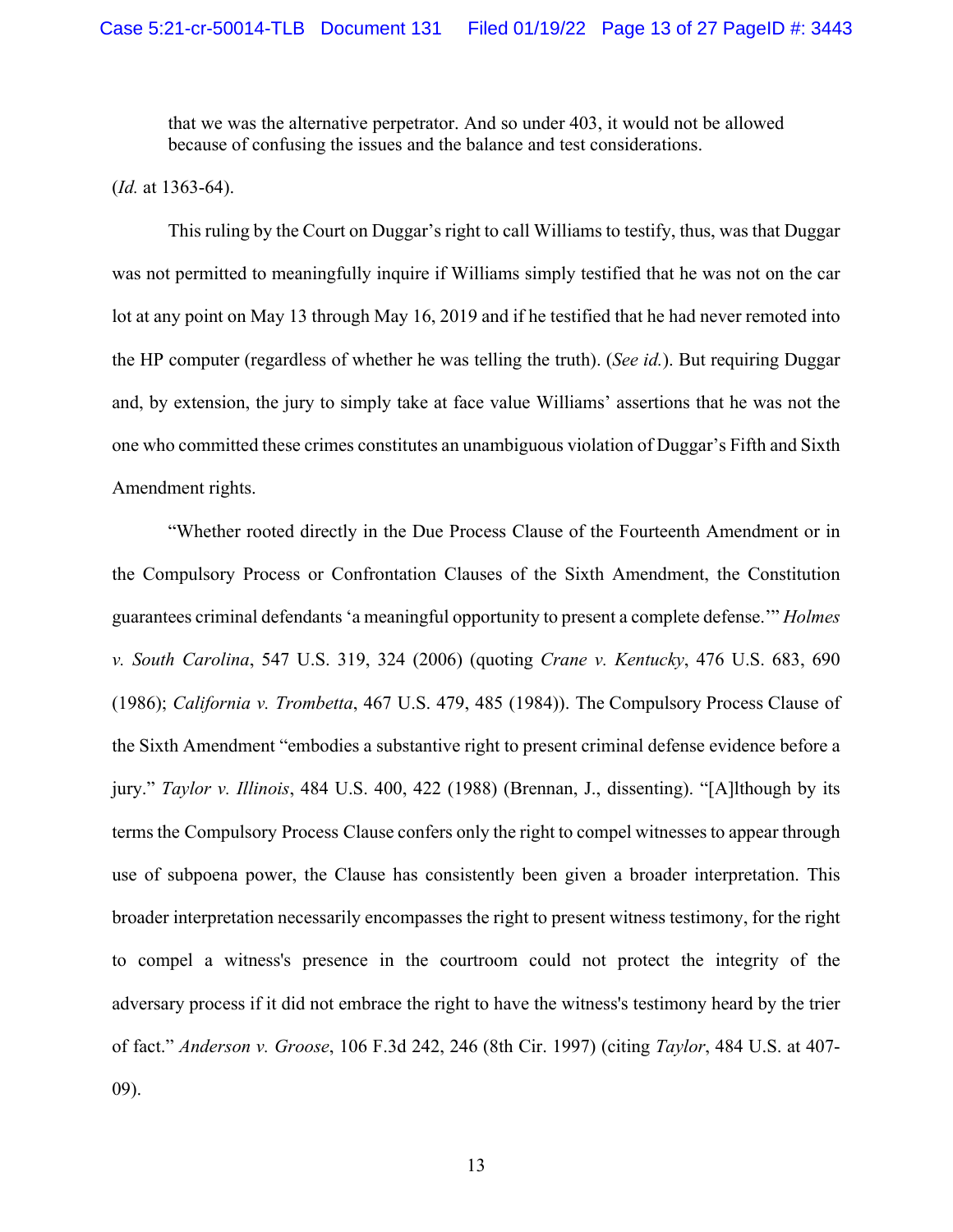The Compulsory Process Clause provides that "[i]n all criminal prosecutions, the accused shall enjoy the right ... to have compulsory process for obtaining witnesses in his favor." More than 50 years ago, the Supreme Court explained,

The right to offer the testimony of witnesses, and to compel their attendance, if necessary, is in plain terms the right to present a defense, the right to present the defendant's version of the facts as well as the prosecution's to the jury so it may decide where the truth lies. Just as an accused has the right to confront the prosecution's witnesses for the purpose of challenging their testimony, he has the right to present his own witnesses to establish a defense. This right is a fundamental element of due process of law.

*Washington v. Texas*, 388 U.S. 14, 19 (1967). "[T]he Framers of the Constitution felt it necessary specifically to provide that defendants in criminal cases should be provided the means of obtaining witnesses so that their own evidence, as well as the prosecution's, might be evaluated by the jury." *Id.* at 20. "The Compulsory Process clause protects the presentation of the defendant's case from unwarranted interference by the government, be it in the form of an unnecessary evidentiary rule, a prosecutor's misconduct, or an arbitrary ruling by the trial judge." *Gov't of Virgin Islands v. Mills*, 956 F.2d 443, 445 (3d Cir. 1992).

The ruling by this Court that Duggar would not be permitted to inquire further or to impeach Williams' credibility if Williams simply denied being present on the lot and denied ever remotely accessing the HP computer constituted an arbitrary ruling and violated Duggar's rights.

This Court's ruling was ostensibly premised, at least in part, on an apparent misreading of *Holmes v. South Carolina*, 547 U.S. 319 (2006). Specifically, this Court stated, "[t]he critical inquiry concerns the strength of the prosecution's case. If the prosecution's case is strong enough, the evidence of third-party guilt is excluded, even if that evidence, if viewed independently, would have great probative value and even if it would not pose an undue risk of harassment, prejudice, or confusion of the issues." (Transcript, Vol. 6, at 1362) (quoting *Holmes*, 547 U.S. at 329). But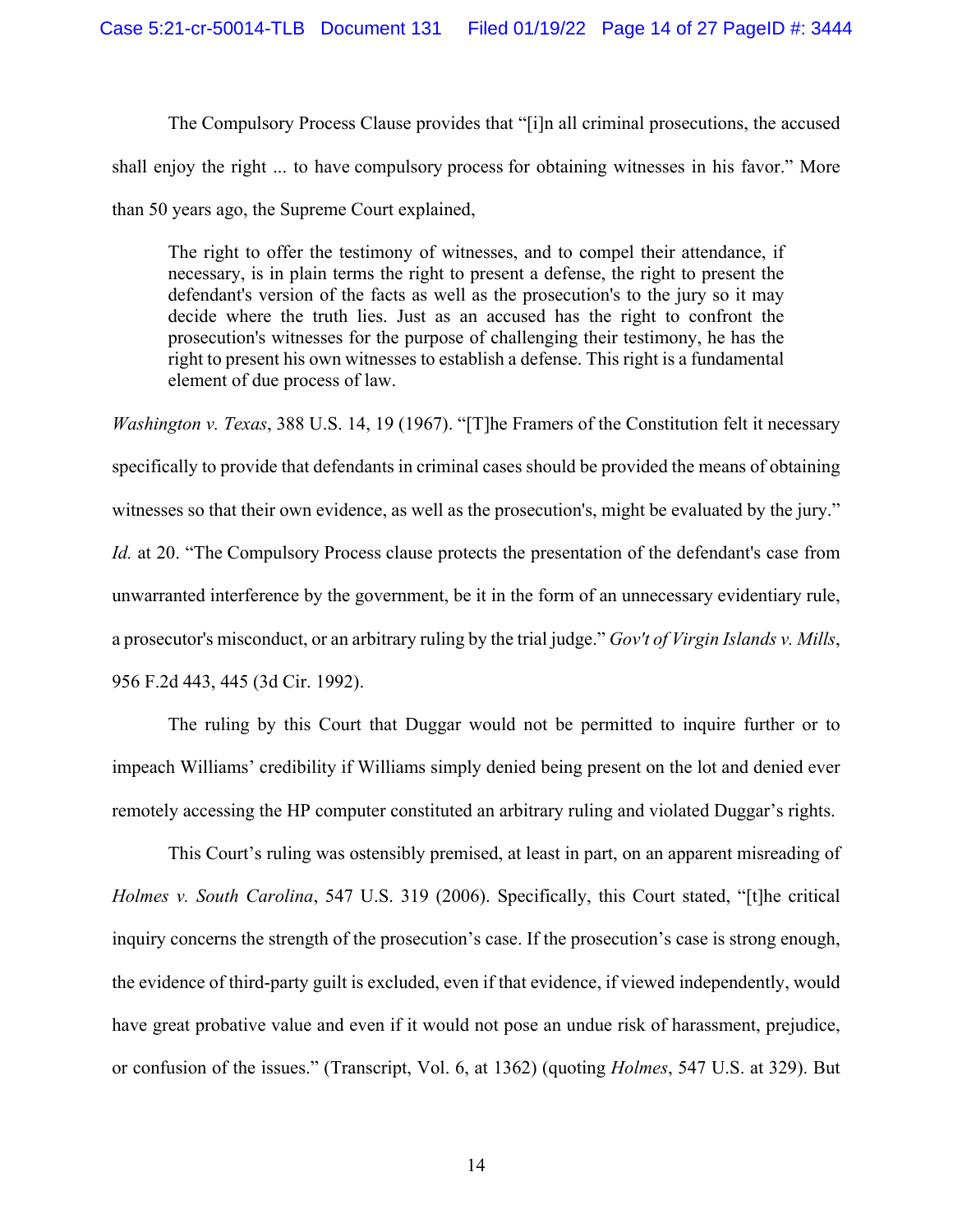this quote from *Holmes* was an explanation of what the Supreme Court ultimately concluded was an *unconstitutional* rule in place in South Carolina—it was not a statement concerning what the constitution requires.

In *Holmes*, the Supreme Court reversed the petitioner's conviction, concluding the trial court erred in precluding him from introducing evidence that another individual may have committed the crime on the unconstitutional grounds that "where there is strong evidence of an appellant's guilt, especially where there is strong forensic evidence, the proffered evidence about a third party's alleged guilt does not raise a reasonable inference as to the appellant's own innocence." *Holmes*, 547 U.S. at 324 (quoting trial court decision).

The *Holmes* Court explained that the trial court had violated the petitioner's rights by focusing not "on the probative value or the potential adverse effects of admitting the defense evidence of third-party guilt" but, instead, focusing on "the strength of the prosecution's case[.]" *Id.* at 329. The Court noted that the rule applied by the trial court boiled down to the premise that, "[i]f the prosecution's case is strong enough, the evidence of third-party guilt is excluded even if that evidence, if viewed independently, would have great probative value and even if it would not pose an undue risk of harassment, prejudice, or confusion of the issues." *Id.*

The *Holmes* Court continued, "[b]y evaluating the strength of only one party's evidence, no logical conclusion can be reached regarding the strength of contrary evidence offered by the other side to rebut or cast doubt." *Id.* at 331. The Court then held, "the rule applied in this case by the State Supreme Court violates a criminal defendant's right to have "'a meaningful opportunity to present a complete defense.'" *Id.* (quoting *Crane,* 476 U.S. at 690; *Trombetta,* 467 U.S. at 485).

Furthermore, this Court's ruling—that Duggar was essentially stuck with whatever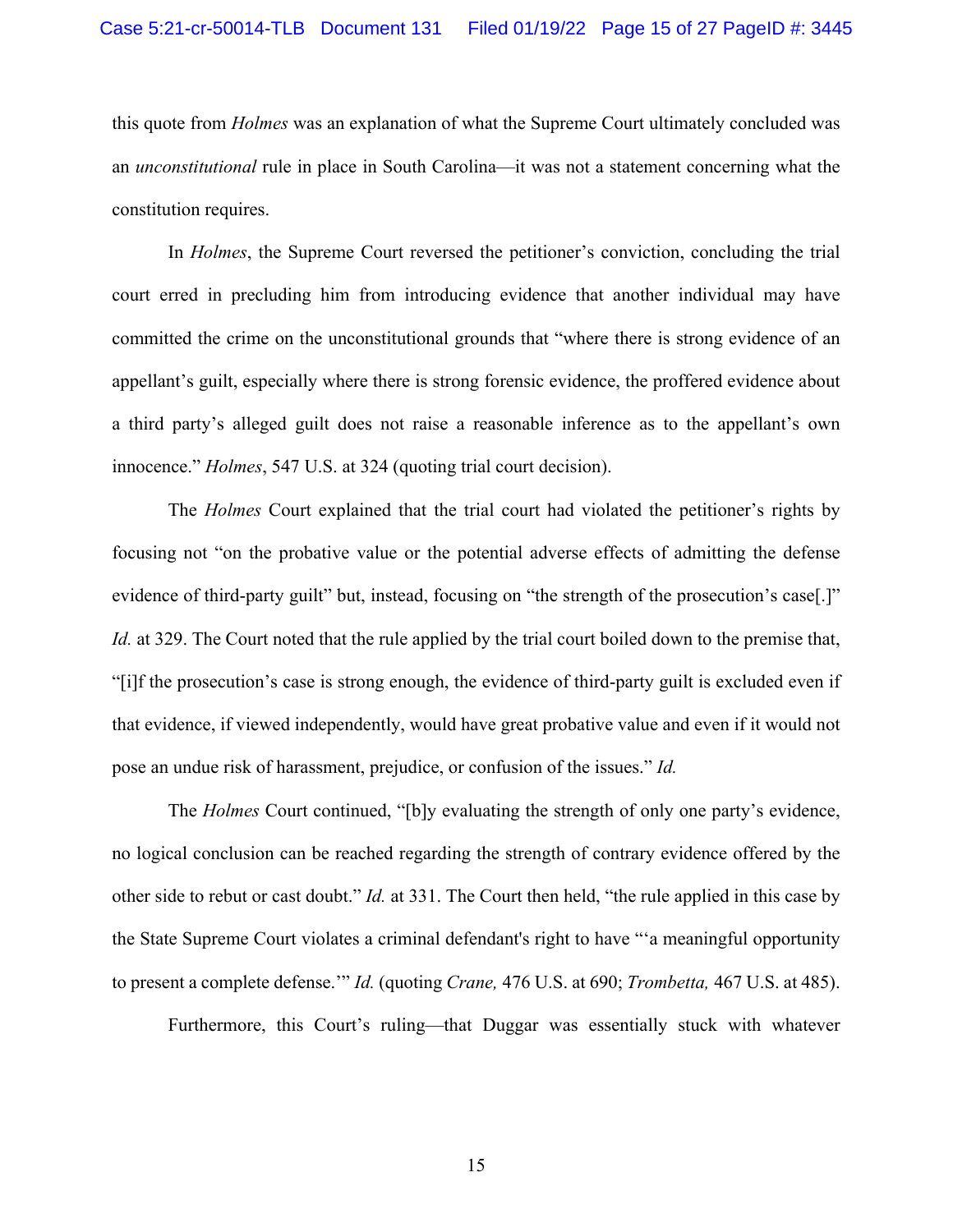Williams said about his opportunity to commit the crimes charged—also violated Duggar's right to a jury trial.

In *United States v. Crosby*, 75 F.3d 1343 (9th Cir. 1996), the defendant sought, like Duggar, an opportunity to cast doubt on the Government's case by, in part, demonstrating that the investigation was careless. There, the defendant, in addition to arguing that the Government's evidence did not prove he had committed the crime, argued:

the police investigation was sloppy and that a more thorough investigation would have exonerated him. The defense pointed out that the first investigators at the crime scene failed to secure the area. Nor did they take much by way of physical evidence: no photographs, fingerprints, hair or skin samples, fingernail scrapings, fabric samples, footprints or tire tracks. While they obtained a baseball bat, scrapings from the wheelbarrow and pieces of the victim's and defendant's clothing, the police did not have most of this evidence tested. The only testing done was to compare the blood type found on the evidence with that of the victim. There was no comparison with Crosby's blood type and no DNA matching.

*Crosby*, 75 F.3d at 1347.

However, because the district court had excluded evidence concerning another individual's

opportunity to have committed the crime, the court noted:

Crosby couldn't fully argue his sloppy investigation theory. While he could point out what the police hadn't done, he could suggest no exculpatory evidence the police might have found had they conducted a more thorough investigation. The excluded evidence would have lent support to the defendant's theory that someone else beat [the victim] and undermined the prosecutor's claim that a more thorough investigation would have turned up nothing of value. Rather than being limited to poking holes in the prosecution's case, Crosby's counsel could have plausibly argued that a more thorough investigation would have produced evidence incriminating [another individual].

*Crosby*, 75 F.3d at 1347-48.

Concluding that the district court abused its discretion in excluding evidence concerning

the possibility that the crime had been committed by someone other than the defendant, the *Crosby* 

court explained: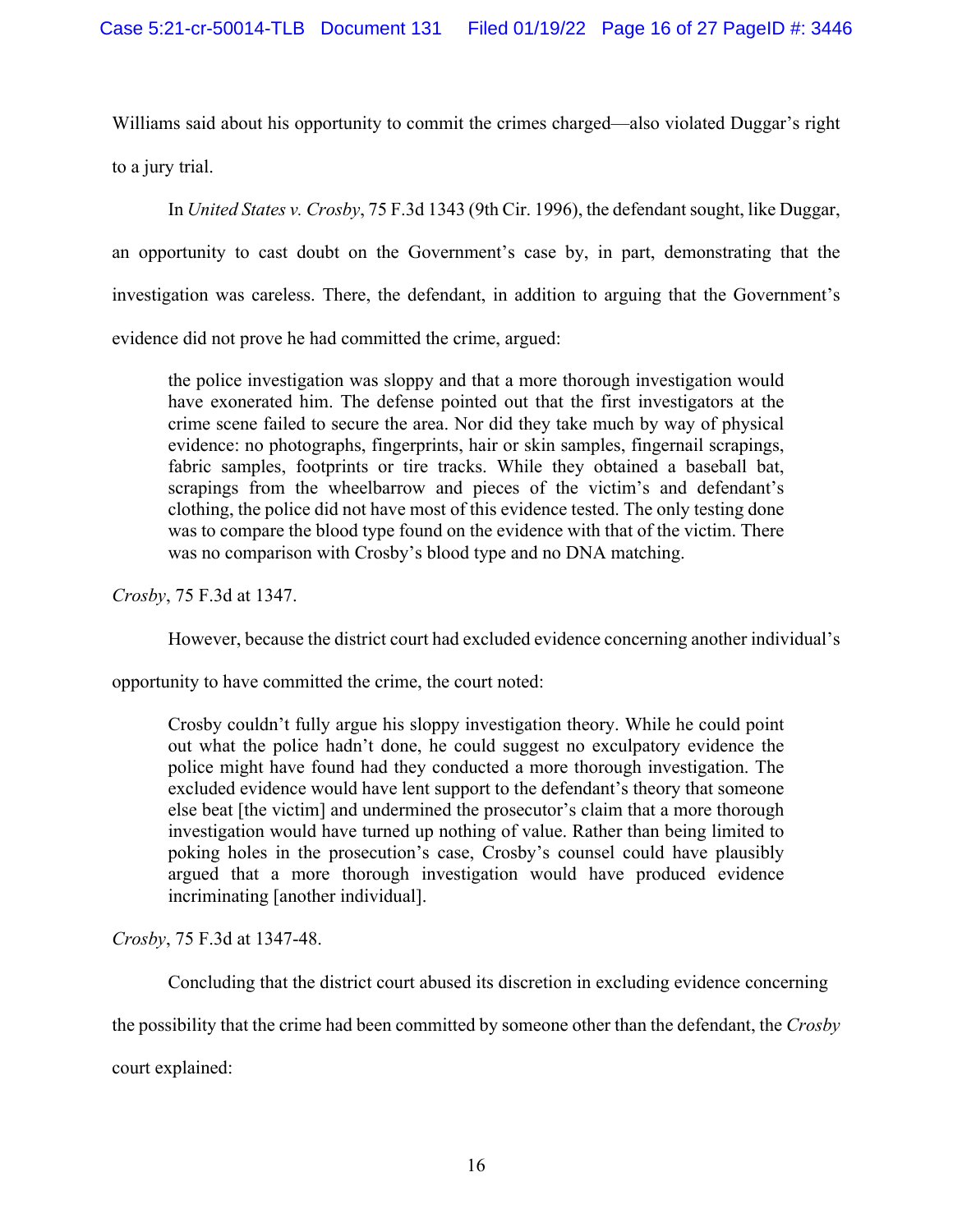The excluded evidence could thus have caused the jury to develop a reasonable doubt by suggesting that someone other than the defendant was in a position to have beaten [the victim], that a competent investigation might have identified that person, and that [the victim] was lying when she pointed the finger at Crosby. In such circumstances, we are guided by the words of Wigmore:

[I]f the evidence [that someone else committed the crime] is in truth calculated to cause the jury to doubt, the court should not attempt to decide for the jury that this doubt is purely speculative and fantastic but should afford the accused every opportunity to create that doubt.

*Id.* at 1349 (quoting 1A John Henry Wigmore, Evidence in Trials at Common Law § 139 (Tillers rev. 1983)).

In preventing Duggar from impeaching Williams including with his prior sex offense conviction if Williams simply denied having been in a position to commit the crimes charged, this Court did what *Crosby* and Wigmore cautioned against: it predetermined a critical factual dispute and prevented Duggar from arguing the existence of reasonable doubt to the jury. *See also* Federal Rules of Evidence 607 ("Any party, including the party that called the witness, may attack the witness's credibility") and 609 (impeachment by prior criminal conviction).

As in *Crosby*, this Court should have instead concluded that it "should not attempt to decide for the jury that this doubt is purely speculative and fantastic but should afford the accused every opportunity to create that doubt." *Crosby*, 75 F.3d at 1349 (quoting Wigmore). *See also United States v. Espinoza*, 880 F.3d 506, 517 (9th Cir. 2018) ("That the defense's theory may be speculative is not a valid reason to exclude evidence of third-party culpability") (citing *United States v. Stever*, 603 F.3d 747, 754 (9th Cir. 2010)); *United States v. Vallejo*, 237 F.3d 1008, 1023 (9th Cir. 2001) ("it is the role of the jury to consider the evidence and determine whether it presents all kinds of fantasy possibilities, as the district court concluded, or whether it presents legitimate alternative theories for how the crime occurred") (internal quotation marks omitted).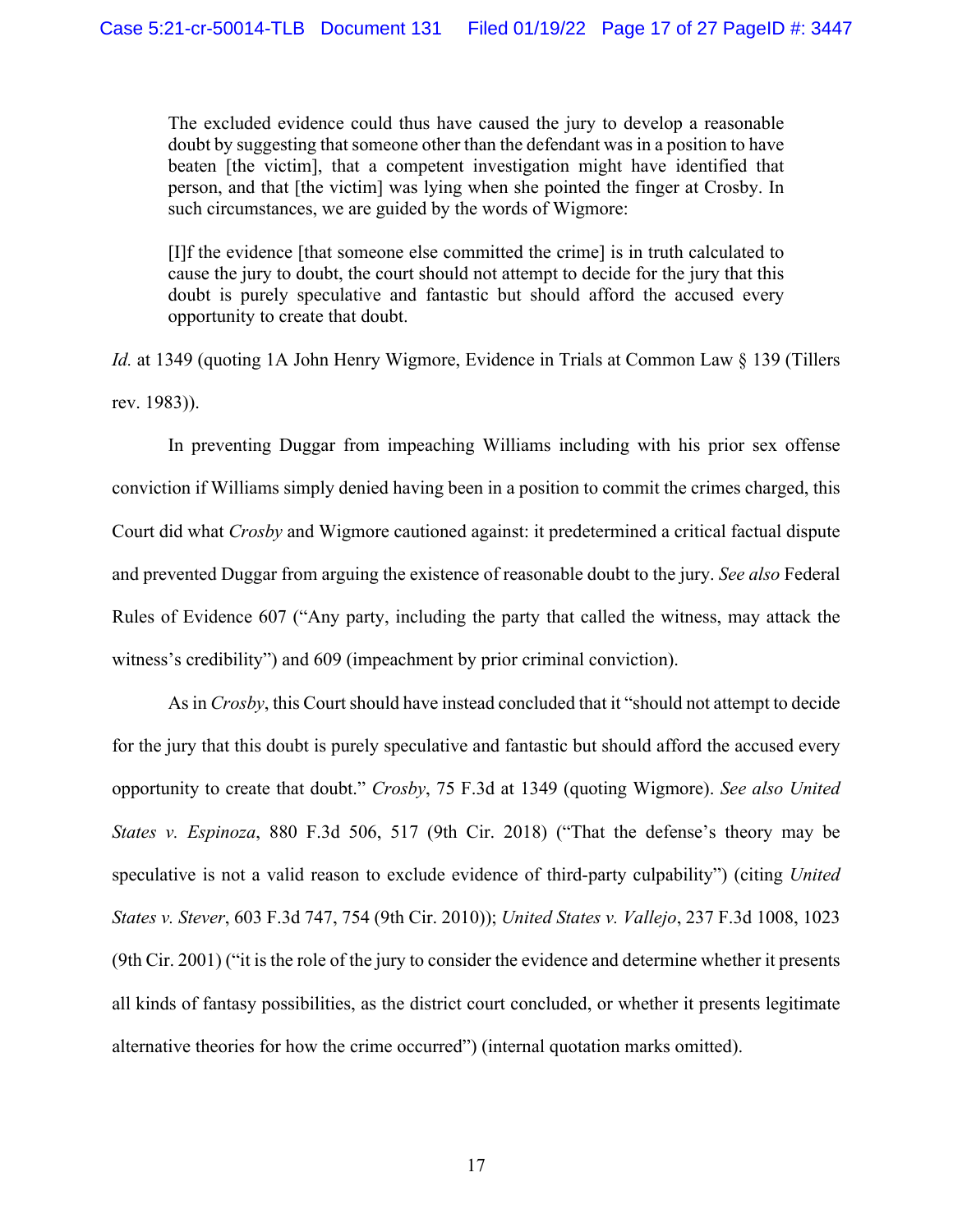This Court's ruling concerning Williams' testimony deprived Duggar of the opportunity to present relevant, material favorable evidence in his favor and this ruling was disproportionate to any legitimate or evidentiary purpose. As such, it violated Duggar's Fifth and Sixth Amendment rights and this Court should grant him a new trial. *See, e.g., Rock v. Arkansas,* 483 U.S. 44, 56 (1987).

#### C. Jencks Act and Rule 16 Violations by the Government

At trial, the Government recalled its expert witness, James Fottrell, during its rebuttal case, after the defense had rested. On direct examination, the Government sought to introduce certain print screens from Fottrell's virtual machine created in an attempt to mimic the HP computer. (*See*  Transcript, Vol. 6, at 1371).

When the Government sought to introduce these exhibits, defense counsel requested a bench conference. (*Id.* at 1372). At the bench conference, defense counsel explained that the exhibits the Government was attempting to introduce had not been provided in advance of Fottrell's testimony in the Government's case-in-chief. (*Id.* at 1373). Government counsel expressly represented that the exhibits had been created "[o]ver the past couple of days," after Fottrell had testified in the Government's case-in-chief. (*Id.*). The Government then proceeded with Fottrell's examination, introducing two print screen exhibits which the Court accepted into evidence. (Trial Exhibits 86 and 87). Fottrell testified that Exhibit 86 supposedly showed, among other things, that it was possible to create the username, "dell\_one" on the Linux partition of the HP computer. (*See id.* at 1379). And Fottrell testified that Exhibit 87 supposedly showed, among other things, that the "uTorrent" program was available for download on the Linux Snap Store. (*See id.* at 1385).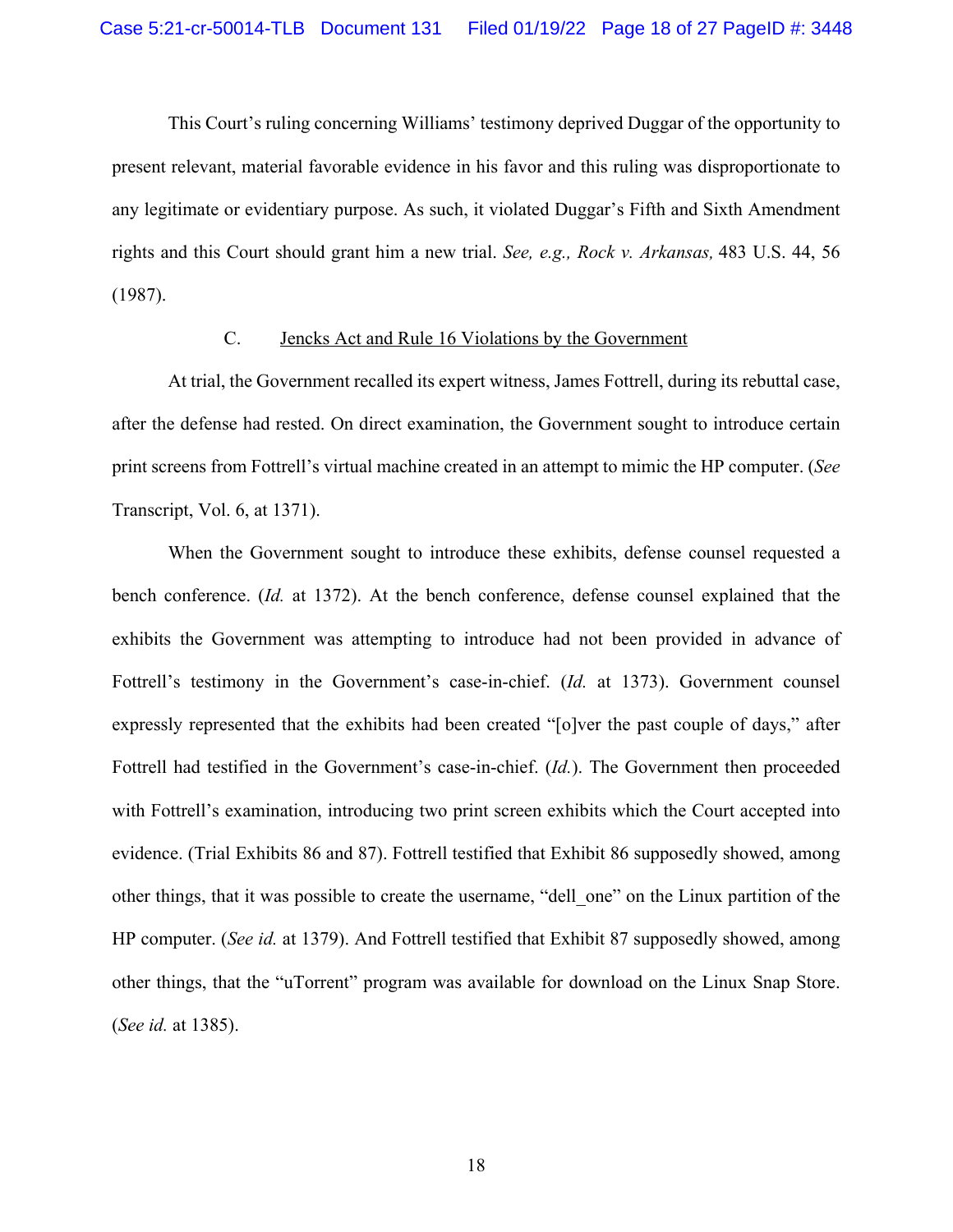However, during cross examination, Fottrell admitted that he had not created these print screens after his testimony in the Government's case-in-chief as the Government had expressly represented to this Court, but, instead, that he had created the print screens before trial began. (*See id.* at 1397-98).

Following a recess, this Court held an in-chambers conference to address this issue. (*See id.* at 1407). Defense counsel argued that because Fottrell had created the exhibits in advance of trial, the Government had violated Rule 16 and the Jencks Act in failing to disclose them to the

defense.2 (*Id.*).

In response, the Government represented that it was "unaware that the screenshots occurred prior to his testimony last week. We all saw him putting the exhibit together and that's what we represented to the Court." (*Id.*). The defense explained,

This was the subject of expert testimony. It was the subject, generally speaking, some of these positions about dell one and things like that was the subject of his original expert testimony. We should have had discovery that was available before cross-examining him, before putting our own expert on the stand and releasing her from trial, and before they were admitted into evidence and suggested at side bar, notwithstanding the distinction, that these were essentially created, essentially, this is new. He came up with these over the weekend. He didn't. He had them in his hands since before trial.

(*Id.* at 1408).

In response, this Court ruled that the exhibits would be received, not as evidence, but as demonstrative exhibits, and this Court stated, "I don't understand why slides used for demonstrative purposes that are not evidence in the case itself would violate *Jencks*, especially in the context of rebuttal evidence." (*Id.* at 1412).

<sup>&</sup>lt;sup>2</sup> The Government also violated Federal Rule of Evidence 705 (requiring the Government to "disclose those facts or data" on which an expert relies in forming an opinion no later than cross examination).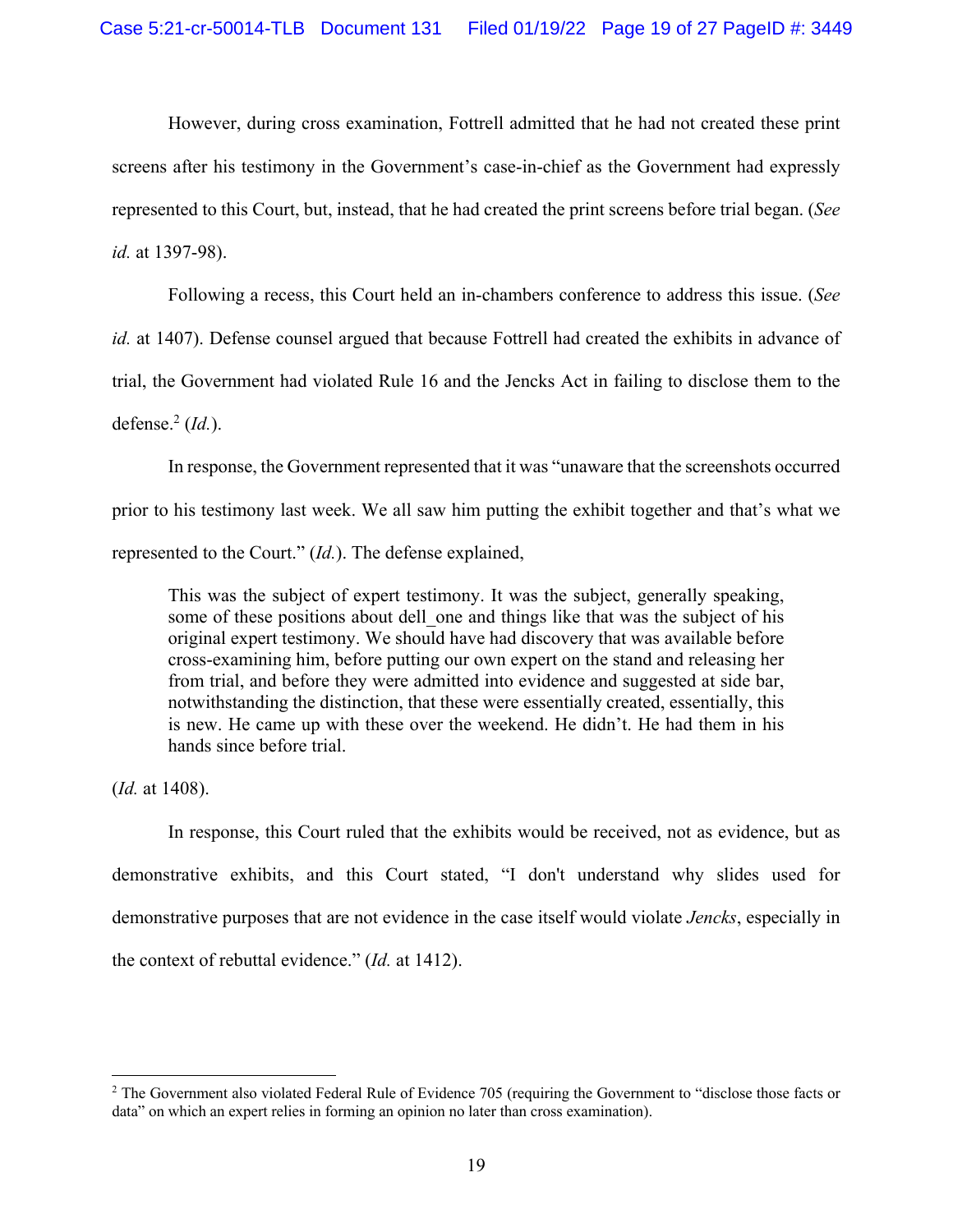The defense then formally moved to strike the exhibits and to strike Fottrell's testimony in connection with the exhibits and for an instruction to the jury regarding this. (*See id.*). This Court denied the defense's motion. (*Id.*).

Federal Rule of Criminal Procedure 16 provides, in relevant part, "[u]pon a defendant's request, the government must permit the defendant to inspect and to copy or photograph books, papers, documents, data, photographs, tangible objects, buildings or places, or copies or portions of any of these items, if the item is within the government's possession, custody, or control and…the item is material to preparing the defense[.]" Fed. R. Crim. P.  $16(a)(1)(E)(i)$ .

At trial, during the Government's case-in-chief, Fottrell testified at length about many subjects and was cross examined concerning whether it was possible to create the username "dell one" on the Linux partition of the HP computer and whether the program "uTorrent" was available for download on the Snap Store. Additionally, the defense expert, Michele Bush, testified extensively, and the defense introduced exhibits, concerning these same issues. As such, there can be no meaningful dispute that Government's exhibits 86 and 87<sup>3</sup> constituted documents and photographs "material to preparing the defense." *See* Fed. R. Crim. P. 16(a)(1)(E)(i). And, based on Fottrell's testimony, these screen prints were taken in advance of trial, making them also subject to disclosure under Federal Rule of Evidence 705. As such, it is clear that the Government violated Rule 16, the Jencks Act, and Federal Rule of Evidence 705 in failing to disclose the documents.

A new trial is the appropriate remedy for a Rule 16 violation if the remedy offered by the district court was inadequate to provide the defendant with a fair trial. *See, e.g., United States v. Miller*, 199 F.3d 416, 420 (7th Cir. 1999). Here, the remedy offered by the Court—receiving the exhibits as demonstratives and thereby permitting the jury to consider them but not to receive them

<sup>&</sup>lt;sup>3</sup> These exhibits were re-marked as Court's Exhibits 4 and 5, respectively, following this Court's decision to admit the exhibits only as demonstratives.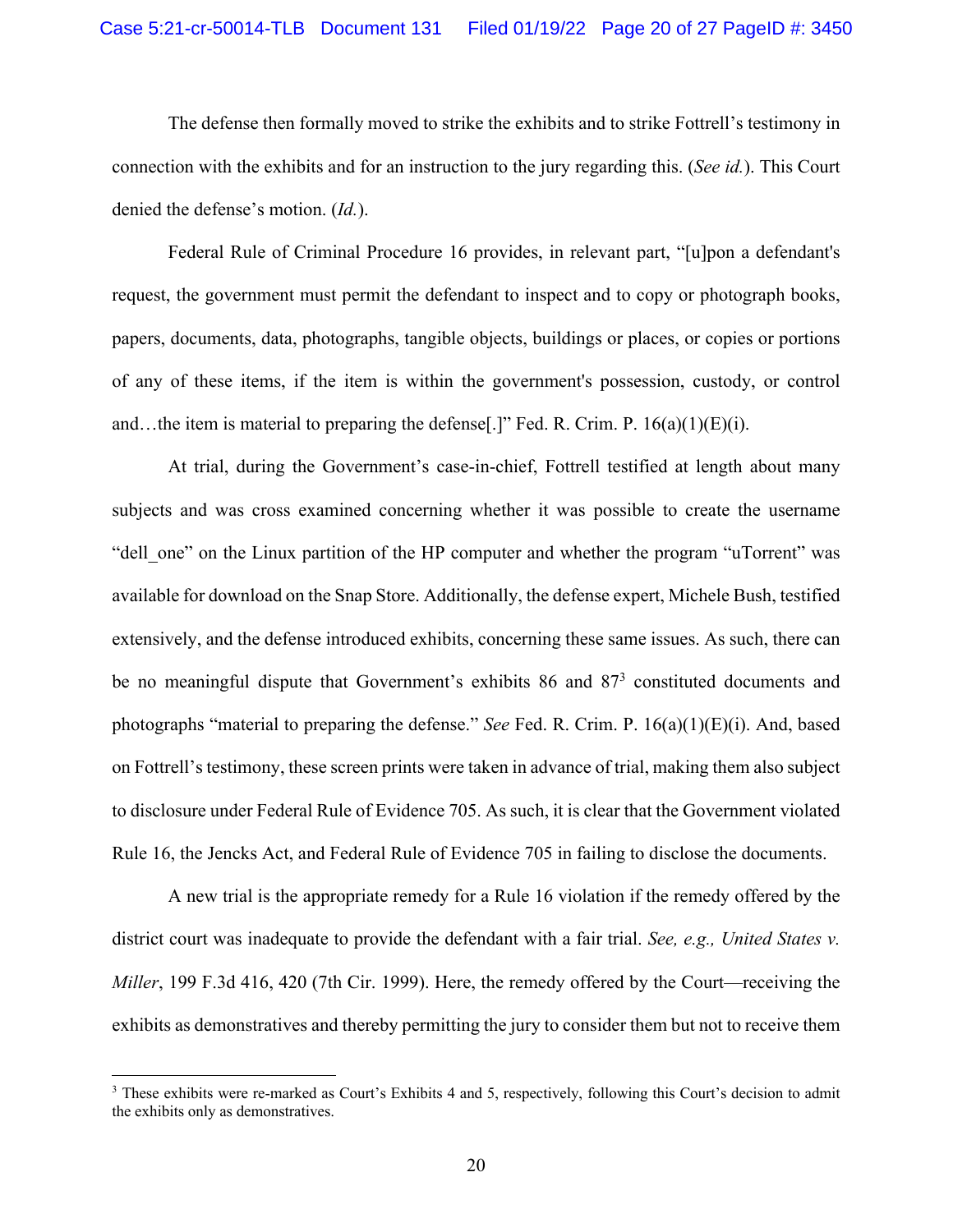as substantive evidence—was inadequate to provide Duggar with a fair trial. In other words, the remedy for a discovery violation by the prosecution is not that the undisclosed discovery should be admitted as demonstrative exhibits and considered by the jury—that is the prejudice, not the remedy.

The topics concerning the ability to create the username "dell one" and the installation of "uTorrent" on the Linux partition were of enormous importance to the Government's and Duggar's cases-in-chief. The defense expressly argued that it was unlikely that whoever committed the crimes charged was able to create this username and to install "uTorrent" without utilizing command lines. The prejudice to Duggar caused by the Government's failure to comply with its discovery obligations is substantial.

Furthermore, the Government violated the Jencks Act in failing to disclose the print screens contained within the exhibits. The Jencks Act provides,

After a witness called by the United States has testified on direct examination, the court shall, on motion of the defendant, order the United States to produce any statement (as hereinafter defined) of the witness in the possession of the United States which relates to the subject matter as to which the witness has testified. If the entire contents of any such statement relate to the subject matter of the testimony of the witness, the court shall order it to be delivered directly to the defendant for his examination and use.

18 U.S.C. § 3500(b). Again, as already discussed with respect to Rule 16, it cannot reasonably be disputed that the print screens allegedly evidencing the ability to create the relevant username and to download the relevant BitTorrent software "relate[] to the subject matter as to which the witness

has testified." *Id.*

And the remedy for violations of the Jencks Act is as follows:

If the United States elects not to comply with an order of the court under subsection (b) or (c) hereof to deliver to the defendant any such statement, or such portion thereof as the court may direct, the court shall strike from the record the testimony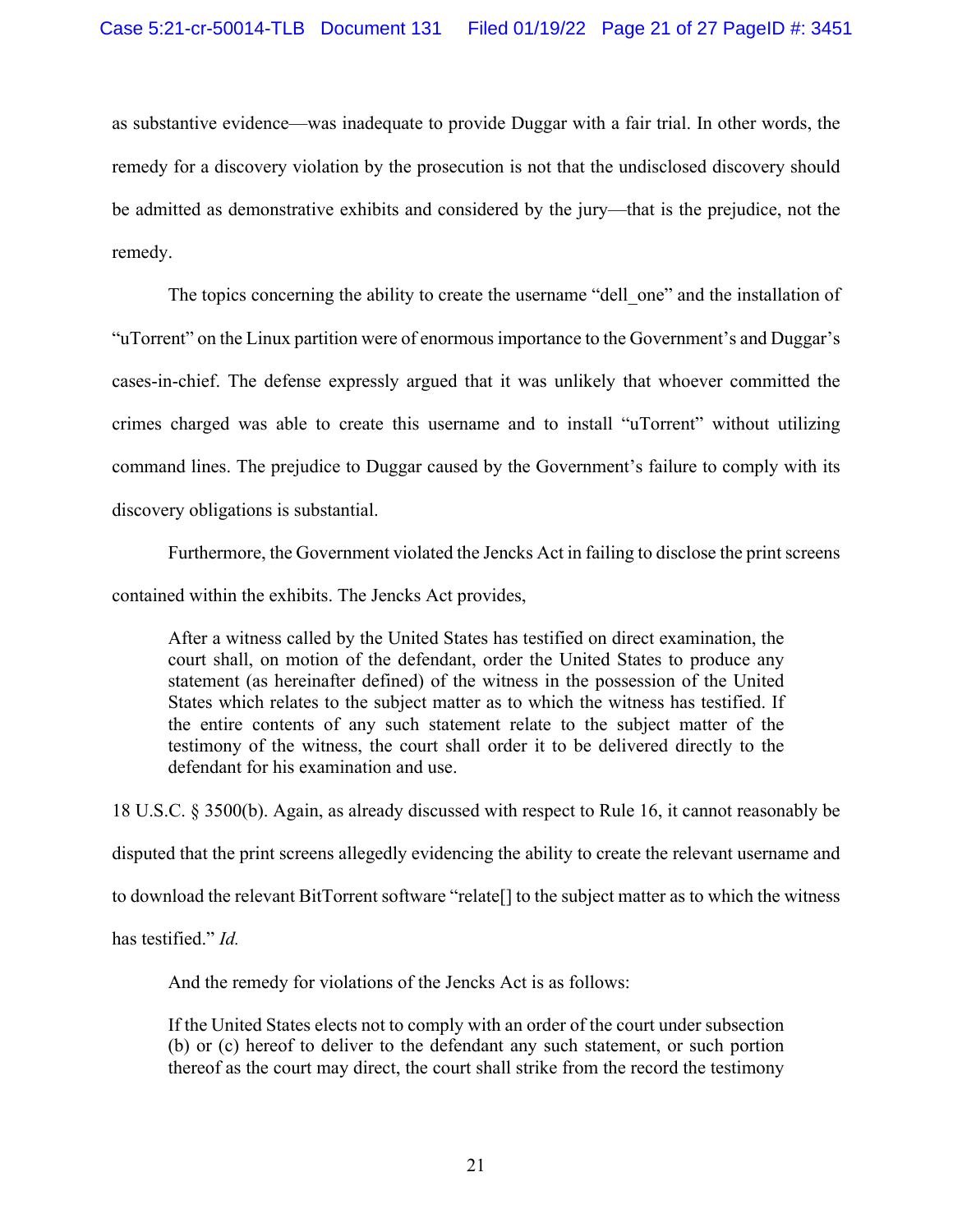of the witness, and the trial shall proceed unless the court in its discretion shall determine that the interests of justice require that a mistrial be declared.

18 U.S.C. § 3500(d). Under the Jencks Act, the remedy for the Government's failure to disclose is to strike the witness' testimony (a request timely made by the defense and denied by this Court) or a mistrial. *See id.* The remedy is not to accept the undisclosed materials as demonstrative exhibits for the jury's consideration.

For this reason, Duggar respectfully requests that this Court grant him a new trial.

#### D. Impermissible Expert Testimony on Geolocation

At trial, the Government's expert, Fottrell, testified about geolocation, EXIF data, and GPS coordinates, and the Government offered numerous exhibits which included this information into evidence over Duggar's objection, purporting to place Duggar at the car lot at certain dates and times. (*See* Transcript, Vol. 4, at 617-635; Government Exhibits 73-81). However, the Government's Rule 16(a)(1)(G) disclosure in advance of trial did not identify these topics as an area of Fottrell's expertise nor did it identify these subjects as topics about which he would offer testimony at trial.

When the defense objected to this testimony and to the introduction of the exhibits, the defense noted that these topics constitute expert testimony and provided certain relevant case law to the Court. (*See* Transcript, Vol. 4, at 619). In response, the Government's position was that this was not expert testimony. (*See id.* at 620).

In *United States v. Crawford*, 1:19-CR-170, 2021 WL 2367592 (W.D.N.Y 2021), the district court encountered a similar situation. The court explained:

this Court is of the opinion that geolocation data such as this must be supported by expert testimony concerning the operation of the Wi-Fi, satellite, or other tracking method, and the interpretation of such data. *See United States v. Natal*, 849 F.3d 530 (2d. Cir. 2017) (holding that testimony on how cell phone towers operate must be offered by an expert witness). The Second Circuit has cautioned that the line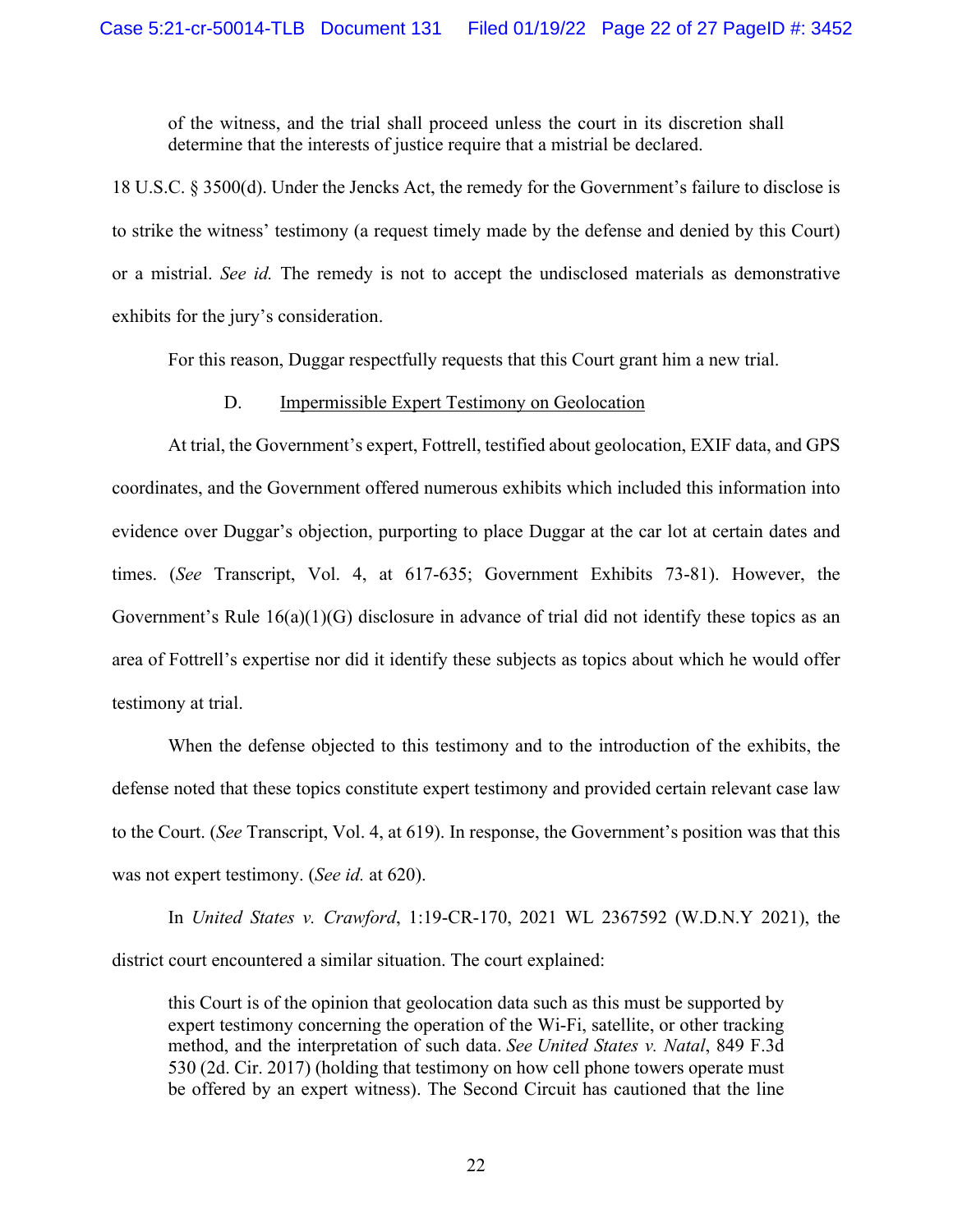between how cell phone towers operate and any other testimony on cell phone towers is frequently difficult to draw. *Id.* at 536. In this case, the Government represents that cell tower analysis was not used but it fails to provide caselaw stating that expert testimony is unnecessary for the use of Wi-Fi geolocation, in particular. The Court thus concludes that the evidence at issue here similarly requires expert analysis. As was directed by the Court at oral argument, the Government will need to provide an expert witness to explain and support the methods used by Google to obtain the geolocation data if it intends to use it as evidence at trial. It will be insufficient to call a Google representative to authenticate the records based only on accuracy under Fed. R. Evid. 901.

*Id.* at \*3.

Moreover, while the Government argued at trial that the EXIF data at issue in this case was reliable, the Government has taken opportunistically inconsistent positions in this regard in different litigation. *See, e.g., United States v. Boyajian*, No. CR 09-933 A-CAS, 2012 WL 4094977, at \*16 (C.D. Cal. 2012) ("the government asserts that the EXIF data is unreliable because it is set by the user").

This Court nonetheless concluded that Fottrell's testimony and, by extension, the exhibits, were admissible pursuant to Federal Rule of Evidence 701. (*See* Transcript, Vol. 4, at 628-29). And the Court also ruled that even under Rule 702, it was admissible because Fottrell "has already been qualified as an [expert] in computer forensics analysis and that this opinion is adequately supported by all of the criteria under 702." (*Id.* at 629).

Federal Rule of Evidence 702 provides:

A witness who is qualified as an expert by knowledge, skill, experience, training, or education may testify in the form of an opinion or otherwise if:

(a) the expert's scientific, technical, or other specialized knowledge will help the trier of fact to understand the evidence or to determine a fact in issue;

(b) the testimony is based on sufficient facts or data;

(c) the testimony is the product of reliable principles and methods; and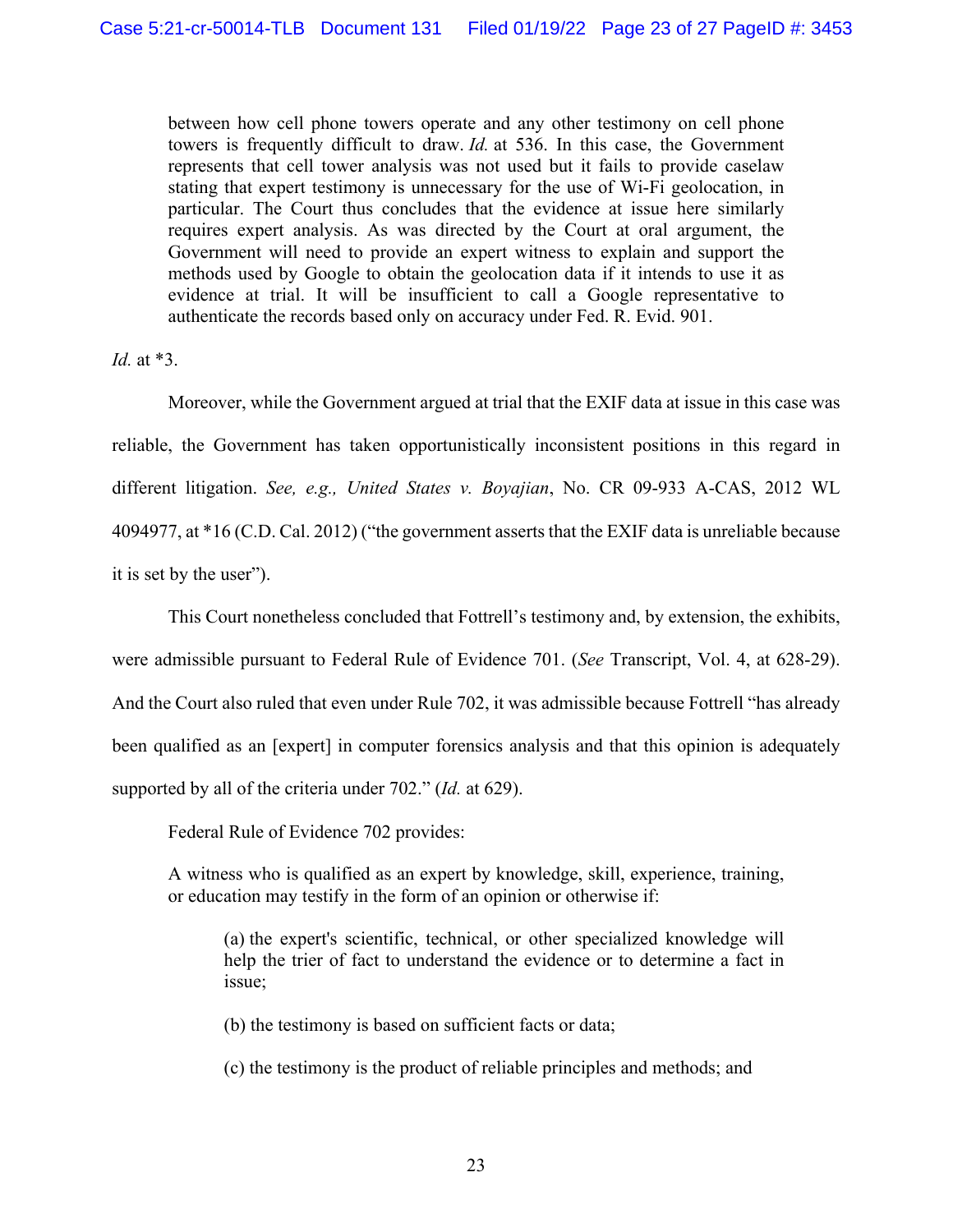(d) the expert has reliably applied the principles and methods to the facts of the case.

Here, however, Fottrell has no knowledge about how geolocation, EXIF data, or GPS coordinates work—at least so far as one can tell from having heard his testimony and reviewing the Government's disclosures. As such, it simply cannot be found that he "reliably applied the principles and methods to the facts of the case" as Rule 702 requires.

In *United States v. Wells*, the Ninth Circuit explained, "[w]hen the district court has erroneously admitted or excluded prejudicial evidence, we remand for a new trial. We do so even if the district court errs by failing to answer a threshold question of admissibility. We have no precedent for treating the erroneous admission of expert testimony any differently." *United States v. Wells*, 879 F.3d 900, 924 (9th Cir. 2018) (quoting *Estate of Barabin v. AstenJohnson, Inc.*, 740 F.3d 457, 466 (9th Cir. 2014)).

In this case, the Government's main theory of prosecution was that because Duggar was allegedly present at the car lot on certain specific dates and times, he is the individual who perpetrated the crimes charged in the indictment. Fottrell's testimony, and the associated exhibits, cut directly to the core of that issue, allegedly placing Duggar at the lot at those times. But the law is clear: this is expert testimony and the Government wholly failed to establish that Fottrell was qualified to render an opinion on these topics.

As such, Duggar is entitled to a new trial on this ground as well.

## **IV. Duggar's Grounds for a Rule 29 Judgment of Acquittal Also Apply with Full Force to Duggar's Request for a New Trial**

Duggar respectfully incorporates herein each argument in support of his motion for a Rule 29 judgment of acquittal as an argument also in support of his motion for a new trial. In the event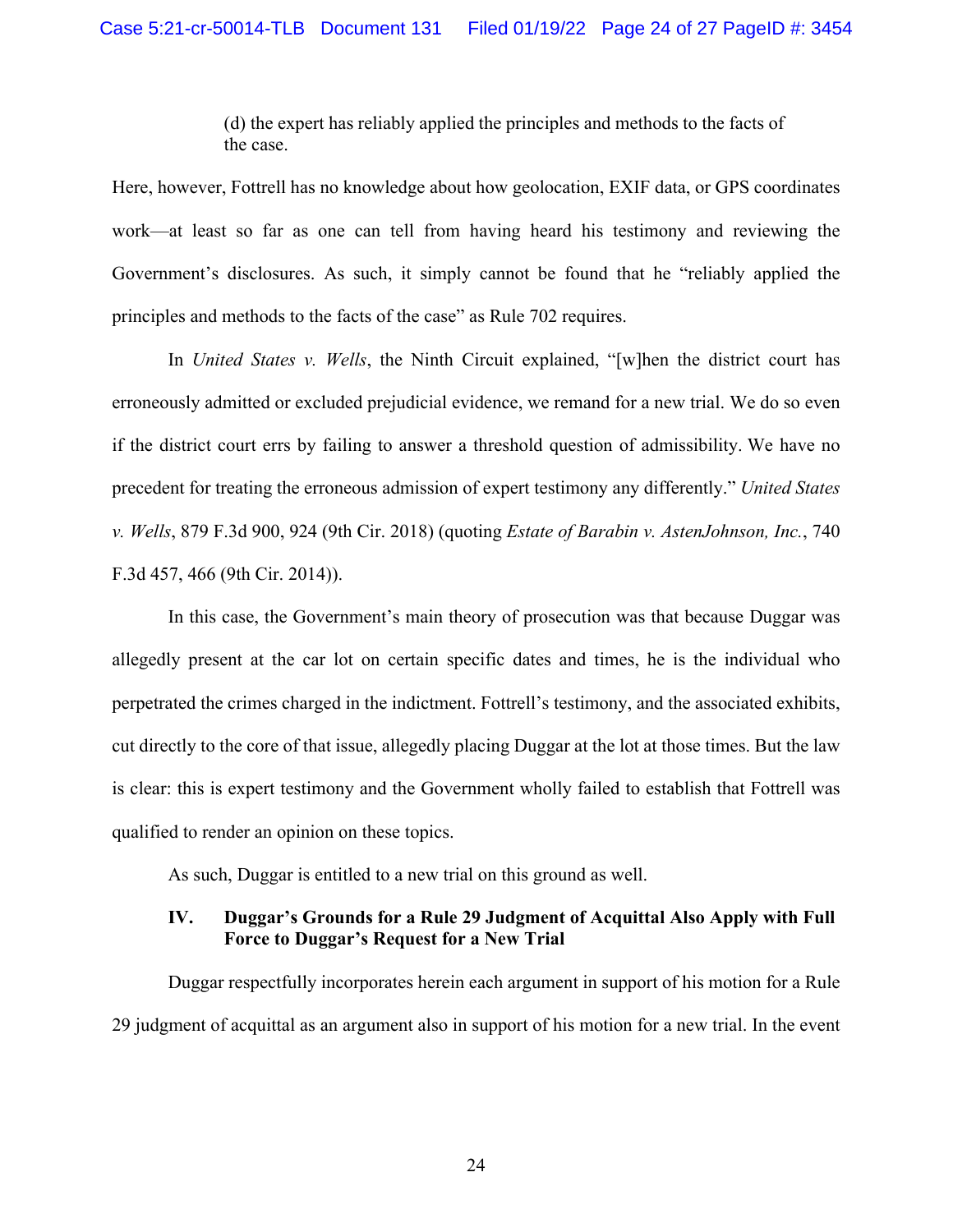this Court denies Duggar's motion for judgment of acquittal, Duggar respectfully requests that this Court consider those grounds as sufficient grounds to grant Duggar, at a minimum, a new trial.

#### **V. In the Alternative, Count 2 Must Be Dismissed with Prejudice**

Duggar requests that this Court grant a motion for judgment of acquittal or, in the alternative, a new trial. However, only in the event this Court denies both motions, Duggar respectfully requests that this Court dismiss Count 2 of the indictment (Possession of Child Pornography) with prejudice.

The parties addressed the issue raised here with this Court in an on the record, in chambers hearing on December 8, 2021. During that hearing, this Court correctly determined that, as charged, Count 2 (Possession of Child Pornography) is a lesser included offense of Count 1 (Receipt of Child Pornography) and that a conviction of both counts would therefore violate the Double Jeopardy Clause of the constitution. (*See* Transcript, Vol. 7, at 1503-1508) (citing cases). Furthermore, the Government expressly agreed on the record and represented in writing that it would move to dismiss Count 2 of the indictment at sentencing if a guilty verdict on both counts was returned by the jury. (*See id*.; *see also* Court's Exhibit 7-E).

Against this backdrop, this Court expressly concluded that if Duggar was convicted of both counts of the indictment, the Court would immediately stay the conviction on Count 2 pending the Government's motion to dismiss Count 2 and, additionally, that the Court would grant the Government's motion to dismiss Count 2. (*See id.* at 1507-08).

Thus, if this Court denies Duggar's motion for judgment of acquittal and his motion for a new trial, Duggar moves this Court to dismiss Count 2 in accordance with binding case law. *See, e.g., United States v. Muhlenbruch*, 634 F.3d 987 (8th Cir. 2011); *Ball v. United States*, 470 U.S.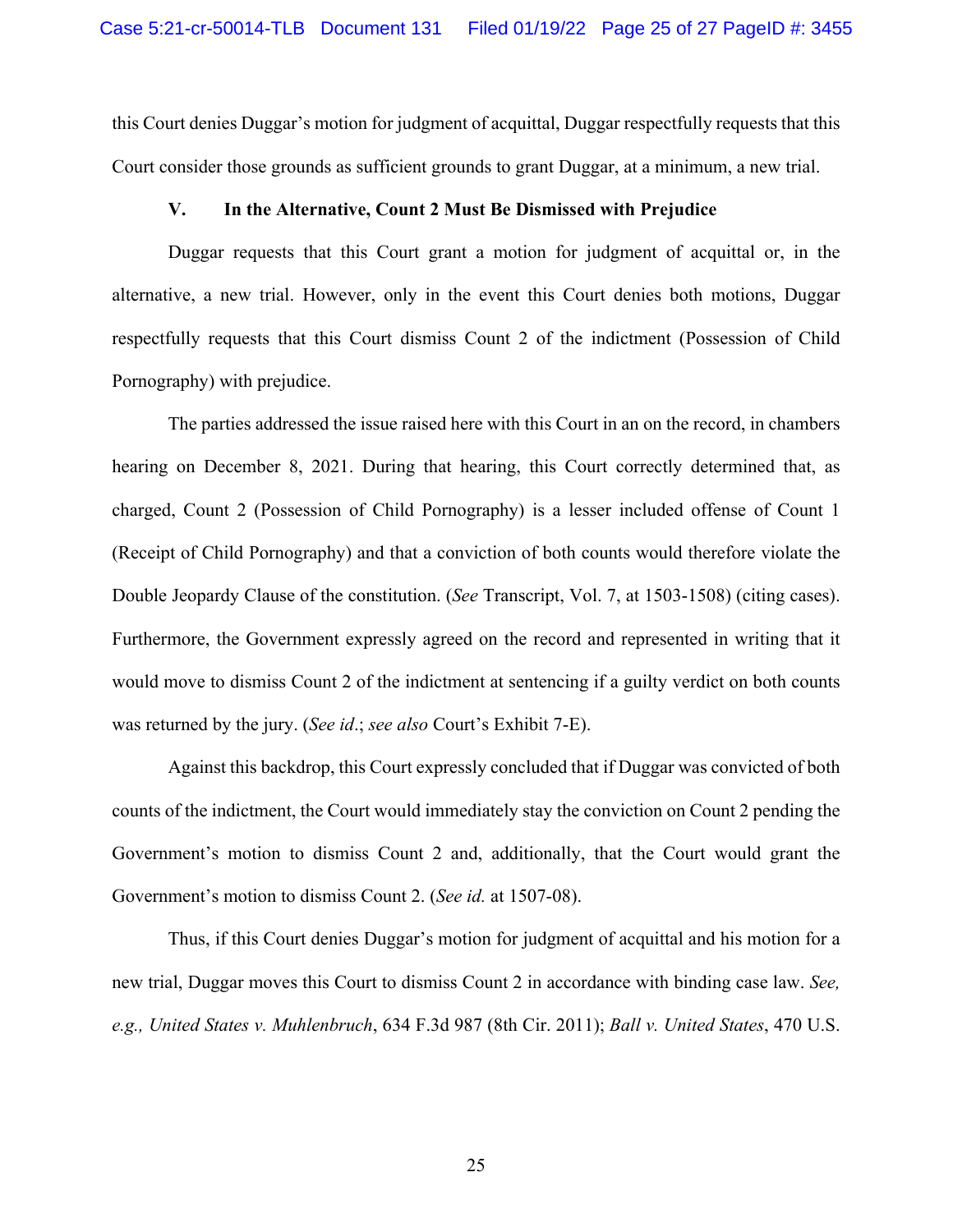856 (1985); *United States v. Carpenter*, 422 F.3d 738, 747 (8th Cir. 2005); and *United States v. Robertson*, 560 F. App'x 626, 629 (8th Cir. 2013).

#### **VI. Conclusion**

Based on the foregoing, Duggar respectfully requests that this Court grant him a judgment of acquittal pursuant to Rule 29(c). In the alternative, Duggar respectfully requests that this Court enter an order granting Duggar a new trial. Only in the event this Court denies those motions, Duggar requests that this Court dismiss Count 2 with prejudice as it is a lesser included offense of Count 1.

Respectfully Submitted,

# **Margulis Gelfand, LLC**

*/s/ Justin K. Gelfand*  JUSTIN K. GELFAND, MO Bar No. 62265\* IAN T. MURPHY, MO Bar No. 68289\* 7700 Bonhomme Ave., Ste. 750 St. Louis, MO 63105 Telephone: 314.390.0234 Facsimile: 314.485.2264 justin@margulisgelfand.com ian@margulisgelfand.com *Counsel for Defendant* \**Admitted Pro Hac Vice*

--- *and* ---

### **Story Law Firm, PLLC**

*/s/ Travis W. Story* Travis W. Story, AR Bar No. 2008278 2603 Main Drive, Suite 106 Fayetteville, AR 72704 Telephone: (479) 448-3700 Facsimile: (479) 443-3701 travis@storylawfirm.com